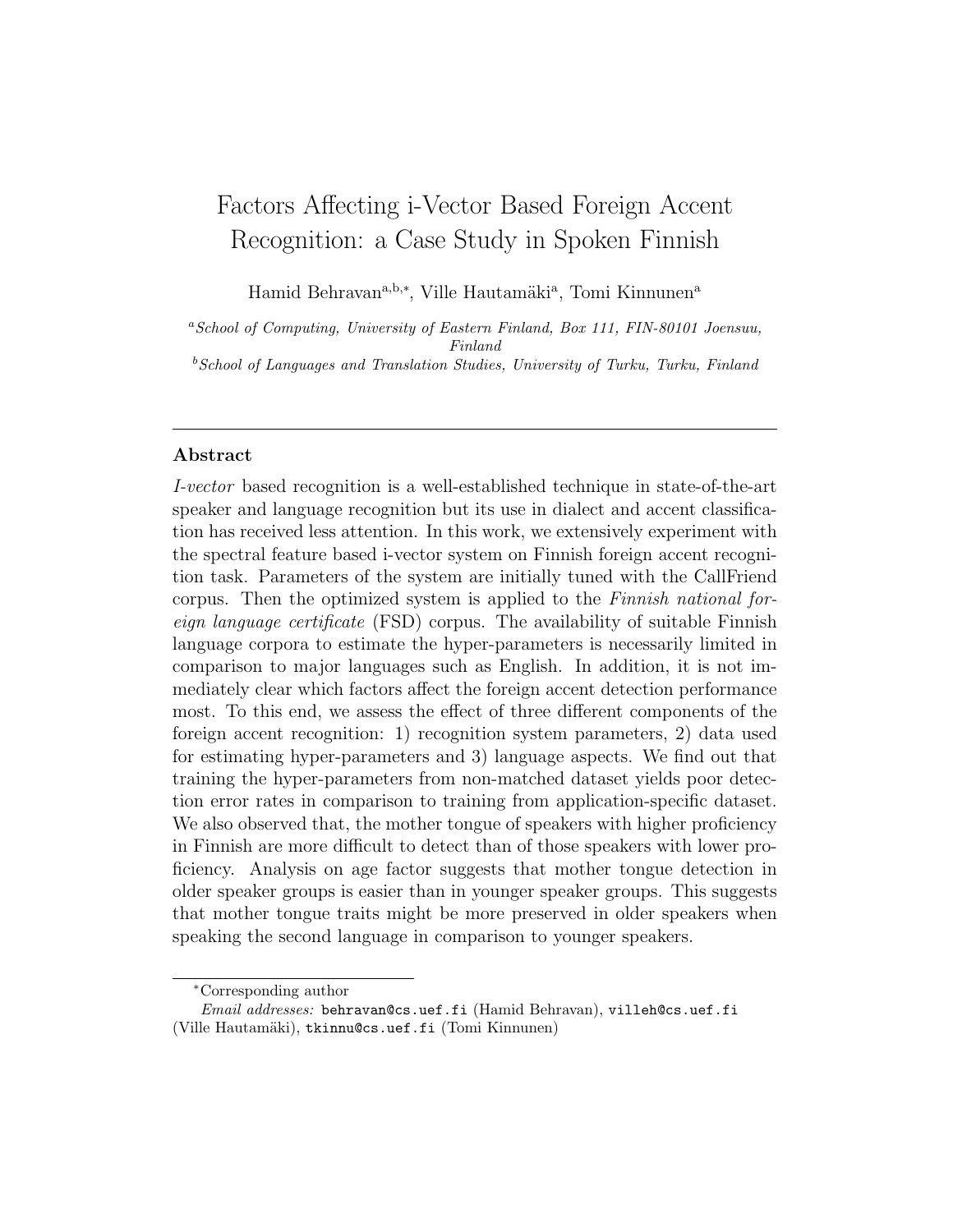Keywords: Dialect recognition, foreign accent recognition, i-vector, GMM-UBM, Finnish language, heteroscedastic linear discriminant analysis, metadata analysis, language proficiency, age factor, education factor, place of origin.

# 1. Introduction

Foreign spoken accents are caused by the influence of one's first language on the second language [\(Flege et al., 2003\)](#page-26-0). For example, an English-Finnish bilingual speaker may have an English accent in his/her spoken Finnish because of learning Finnish later in life. Non-native speakers induce variations in different word pronunciation and grammatical structures into the second language [\(Grosjean, 2010\)](#page-26-1). Interestingly, these variations are not random across speakers of a given language, because the original mother tongue is the source of these variations [\(Witteman, 2013\)](#page-28-0). Nevertheless, between-speaker differences, gender, age and anatomical differences in vocal tract generate within-language variation [\(Witteman, 2013\)](#page-28-0). These variations are nuisance factors that adversely affect detection of the mother tongue.

Foreign accent recognition is a topic of great interest in the areas of intelligence and security including immigration and border control sites. It may help officials to detect travelers with a fake passport by recognizing the immigrant's actual country and region of spoken foreign accent [\(GAO, 2007\)](#page-26-2). It has also a wide range of commercial applications including services based on user-agent voice commands and targeted advertisement.

Similar to spoken language recognition [\(Li et al., 2013\)](#page-27-0), various techniques including phonotactic [\(Kumpf and King, 1997;](#page-27-1) [Wu et al., 2010\)](#page-29-0) and acoustic approaches [\(Bahari et al., 2013;](#page-24-0) [Scharenborg et al., 2012;](#page-28-1) [Behravan](#page-25-0) [et al., 2013\)](#page-25-0) have been proposed to solve the foreign accent detection task. The former uses phonemes and phone distributions to discriminate different accents; in practice, it uses multiple phone recognizer outputs followed by language modeling [\(Zissman, 1996\)](#page-29-1). The acoustic approach in turn uses information taken directly from the spectral characteristics of the audio signals in the form of mel-frequency cepstral coefficient (MFCC) or shifted delta cepstra (SDC) features derived from MFCCs [\(Kohler and Kennedy, 2002\)](#page-27-2). The spectral features are then modelled by a "bag-of-frames" approach such as universal background model (UBM) with adaptation [\(Torres-Carrasquillo](#page-28-2) [et al., 2004\)](#page-28-2) and joint factor analysis (JFA) [\(Kenny, 2005\)](#page-27-3). For an excellent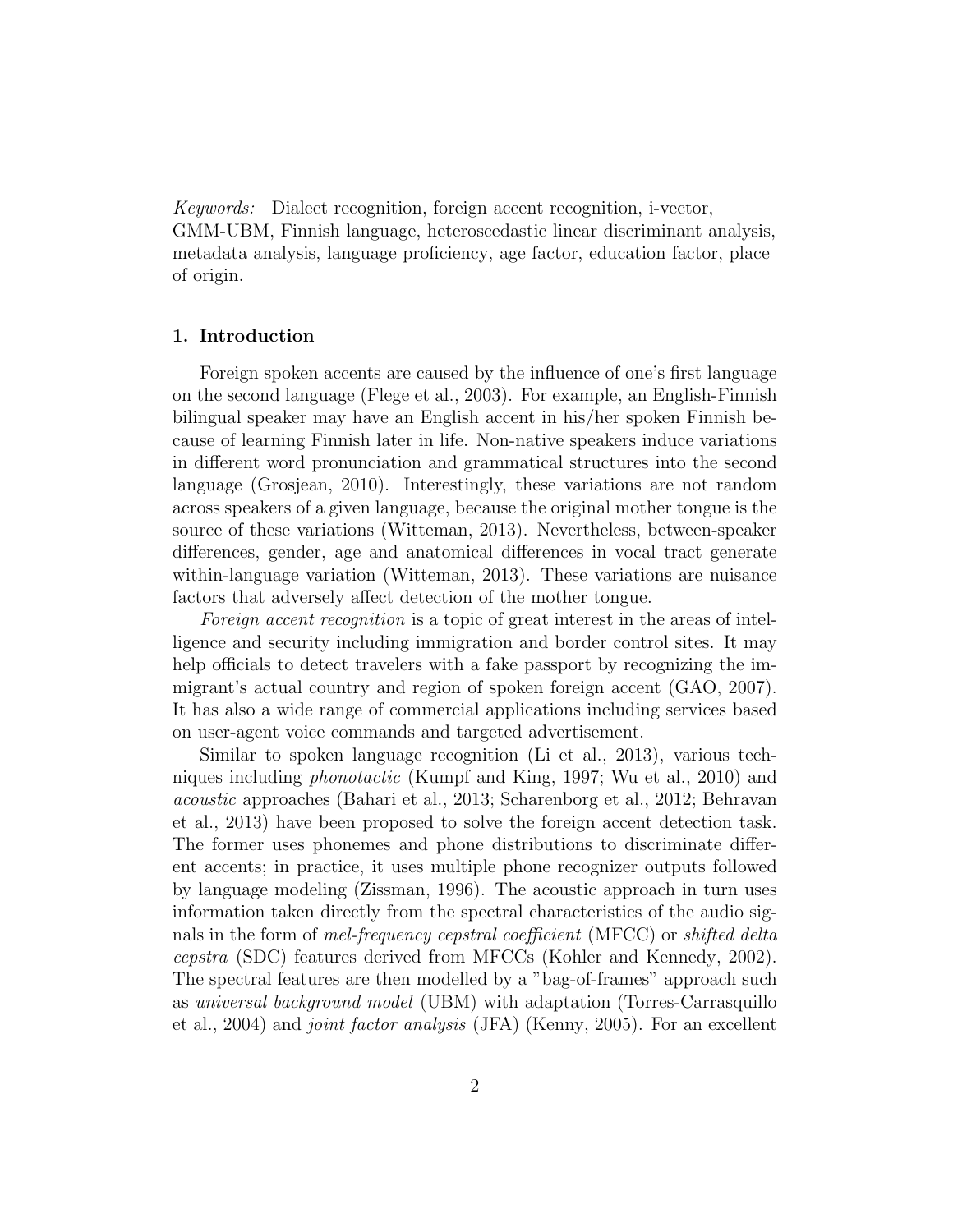recent review of the current trends and computational aspects involved in general language recognition tasks including foreign accent recognition, we point the interested reader to [\(Li et al., 2013\)](#page-27-0).

Among the acoustic systems, total variability model or *i-vector* approach originally used for speaker recognition [\(Dehak et al., 2011a\)](#page-25-1), has been successfully applied to language recognition tasks [\(Gonz´alez et al., 2011;](#page-26-3) [Dehak](#page-25-2) [et al., 2011b\)](#page-25-2). It consists of mapping speaker and channel variabilities to a low-dimensional space called total variability space. To compensate intersession effects, this technique is usually combined with linear discriminant analysis (LDA) [\(Fukunaga, 1990\)](#page-26-4) and within-class covariance normalization (WCCN) [\(Kanagasundaram et al., 2011\)](#page-27-4).

The i-vector approach has received less attention in dialect and accent recognition systems. Caused by more subtle linguistic variations, dialect and accent recognition are generally more difficult than language recognition [\(Chen et al., 2010\)](#page-25-3). Thus, it is not obvious how well i-vectors will perform on these tasks. However, more fundamentally, the i-vector system has many data-driven components for which training data needs to be selected. It would be tempting to train some of the hyper-parameters on a completely different out-of-set-data (even different language), and leave only the final parts — training and testing a certain dialect or accent — to the trainable parts. This is also motivated by the fact that there is a lack of linguistic resources available for languages like Finnish, comparing to English for which corpora from  $NIST<sup>1</sup>$  $NIST<sup>1</sup>$  $NIST<sup>1</sup>$  and  $LDC<sup>2</sup>$  $LDC<sup>2</sup>$  $LDC<sup>2</sup>$  exist.

The i-vector based dialect and accent recognition has previously been addressed in [\(DeMarco and Cox, 2012\)](#page-26-5) and [\(Bahari et al., 2013\)](#page-24-0). [\(DeMarco](#page-26-5) [and Cox, 2012\)](#page-26-5) addressed a British dialect classification task with fourteen dialects, resulting in 68 % overall classification rate while [\(Bahari et al.,](#page-24-0) [2013\)](#page-24-0) compared three accent modeling approaches in classifying English utterances produced by speakers of seven different native languages. The accuracy of the i-vector system was found comparable as compared to the other two existing methods. These studies indicate that the i-vector approach is promising for dialect and foreign accent recognition tasks. However, it can be partly attributed to availability of massive development corpora including thousands of hours of spoken English utterances to train all the system

<span id="page-2-0"></span><sup>1</sup><http://www.itl.nist.gov/iad/mig/tests/spk/>

<span id="page-2-1"></span> $^{2}$ <http://www.ldc.upenn.edu/>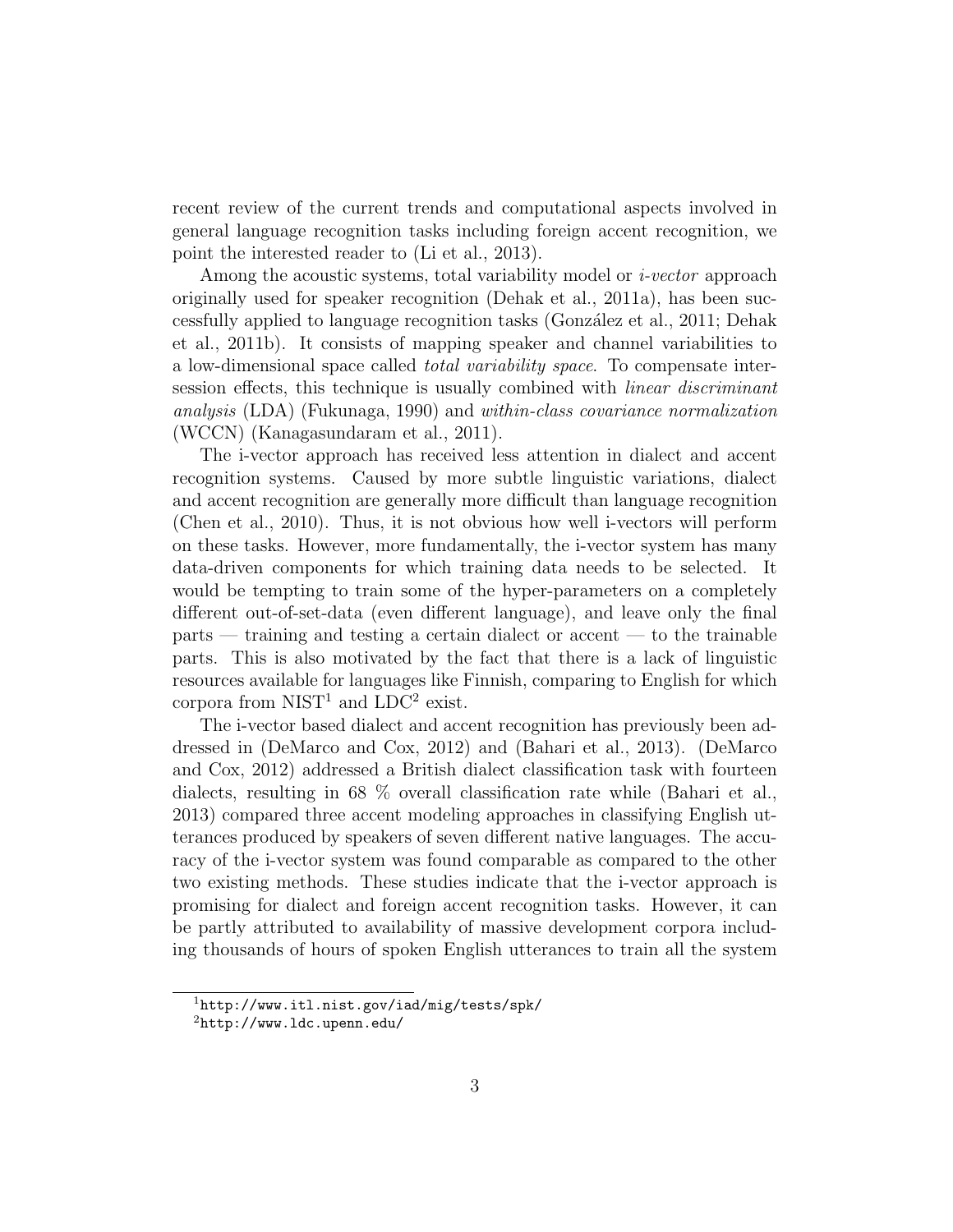hyper-parameters. The present study presents a case when such resources are not available.

Comparing with the prior studies including our own preliminary analysis [\(Behravan et al., 2013\)](#page-25-0), the new contribution of this study is a detailed account into factors affecting the i-vector based foreign accent detection. We study this from three different perspectives: parameters, development data, and language aspects. Firstly, we study how the various i-vector extractor parameters, such as the UBM size and i-vector dimensionality, affect accent detection accuracy. This classifier optimization step is carried out using the speech data from the CallFriend corpus [\(Canavan and Zipperle, 1996\)](#page-25-4). As a minor methodological novelty, we study applicability of heteroscedastic linear discriminant analysis (HLDA) for supervised dimensionality reduction of i-vectors. Secondly, we study data-related questions on our accented Finnish language corpus. We explore how the choices of the development data for UBM, i-vector extractor and HLDA matrices affect accuracy; we study whether these could be trained using a different language (English). if the answer turn out positive, the i-vector approach would be easy to adopt to other languages without recourse to the computationally demanding steps of UBM and i-vector extractor training. Finally, we study language aspects. This includes three analyses: ranking of the original accents in terms of their detection difficulty, study of confusion patterns across different accents and finally, relating recognition accuracy with four affecting factors such as Finnish language proficiency, age of entry, level of education and where the second language is spoken.

Our hypothesis for the Finnish language proficiency is that recognition accuracy would be adversely affected by proficiency in Finnish. In other words, we expect higher accent detection errors for speakers who speak fluent Finnish. For the age of entry factor, we expect that the younger a speaker enters a foreign country, the higher the probability of fluency in the second language. Thus, we hypothesize that it is more difficult to detect the speaker's mother tongue in younger age groups than in older ones. This hypothesis is reasonable also because older people tend to keep their mother tongue traits more often than younger people [\(Munoz, 2010\)](#page-28-3). Regarding the education factor, we hypothesize that mother tongue detection is more difficult in higher educated speakers than in lower educated ones. Finally, We also hypothesize that mother tongue detection is more difficult for the person who consistently use their second languages for social interaction as compared to the speakers who do not use their second language in regular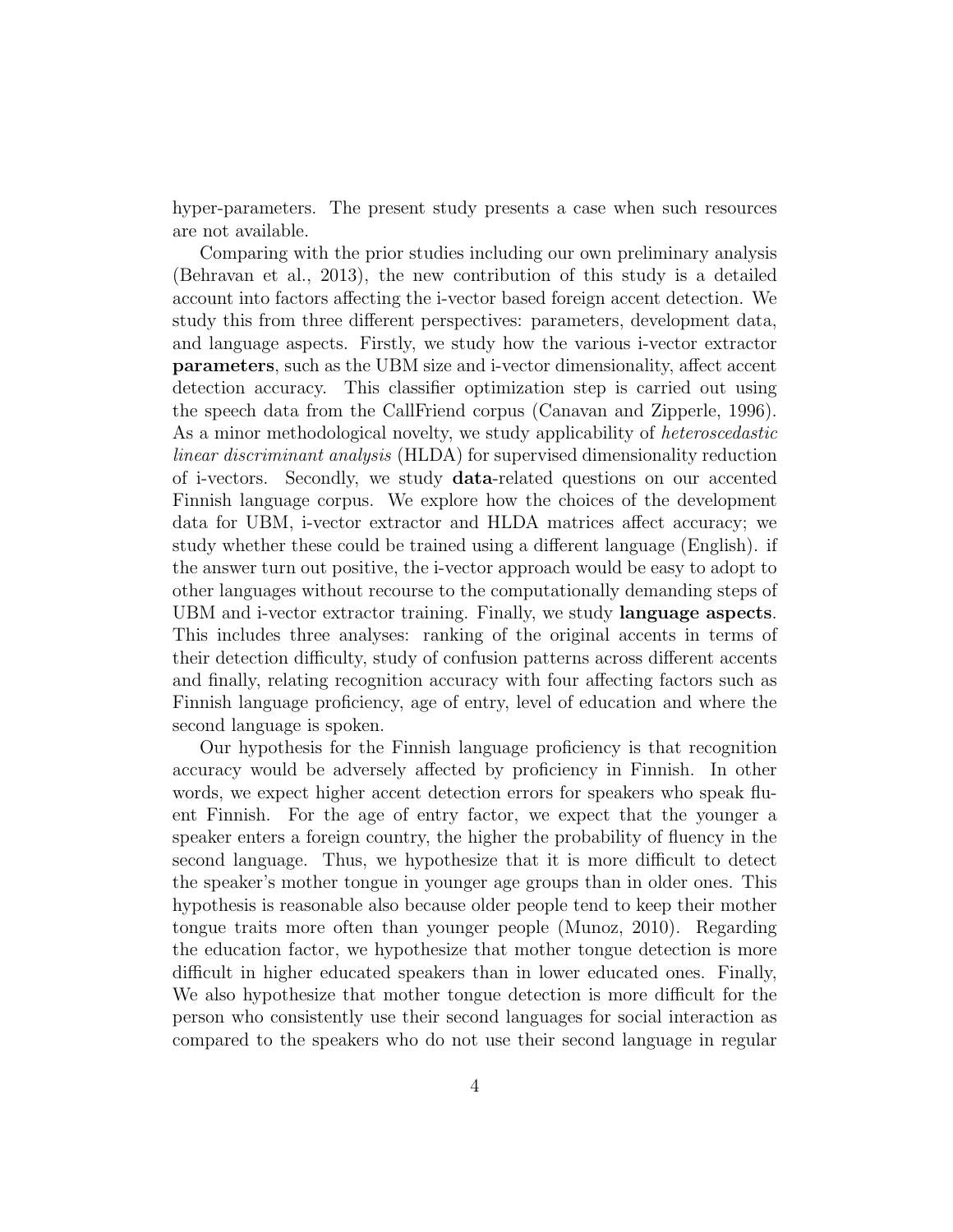basis for social interaction.



Figure 1: The block diagram of the method used in this work.

# 2. System Components

Figure 1 shows the block diagram of the method used in this work. The ivector system consists of two main part: front-end and back-end. The former consists of cepstral feature extraction and UBM training, whereas the latter includes sufficient statistics computation, training of the T-matrix, i-vector extraction, dimensionality reduction and scoring.

## 2.1. i-Vector System

I-vector modeling [\(Dehak et al., 2011a\)](#page-25-1) is inspired by the success of joint factor analysis (JFA) [\(Kenny et al., 2008\)](#page-27-5) in speaker verification. In JFA, speaker and channel effects are independently modeled using *eigenvoice* (speaker subspace) and eigenchannel (channel subspace) models:

$$
\mathbf{M} = \mathbf{m} + \mathbf{V}\mathbf{y} + \mathbf{U}\mathbf{x},\tag{1}
$$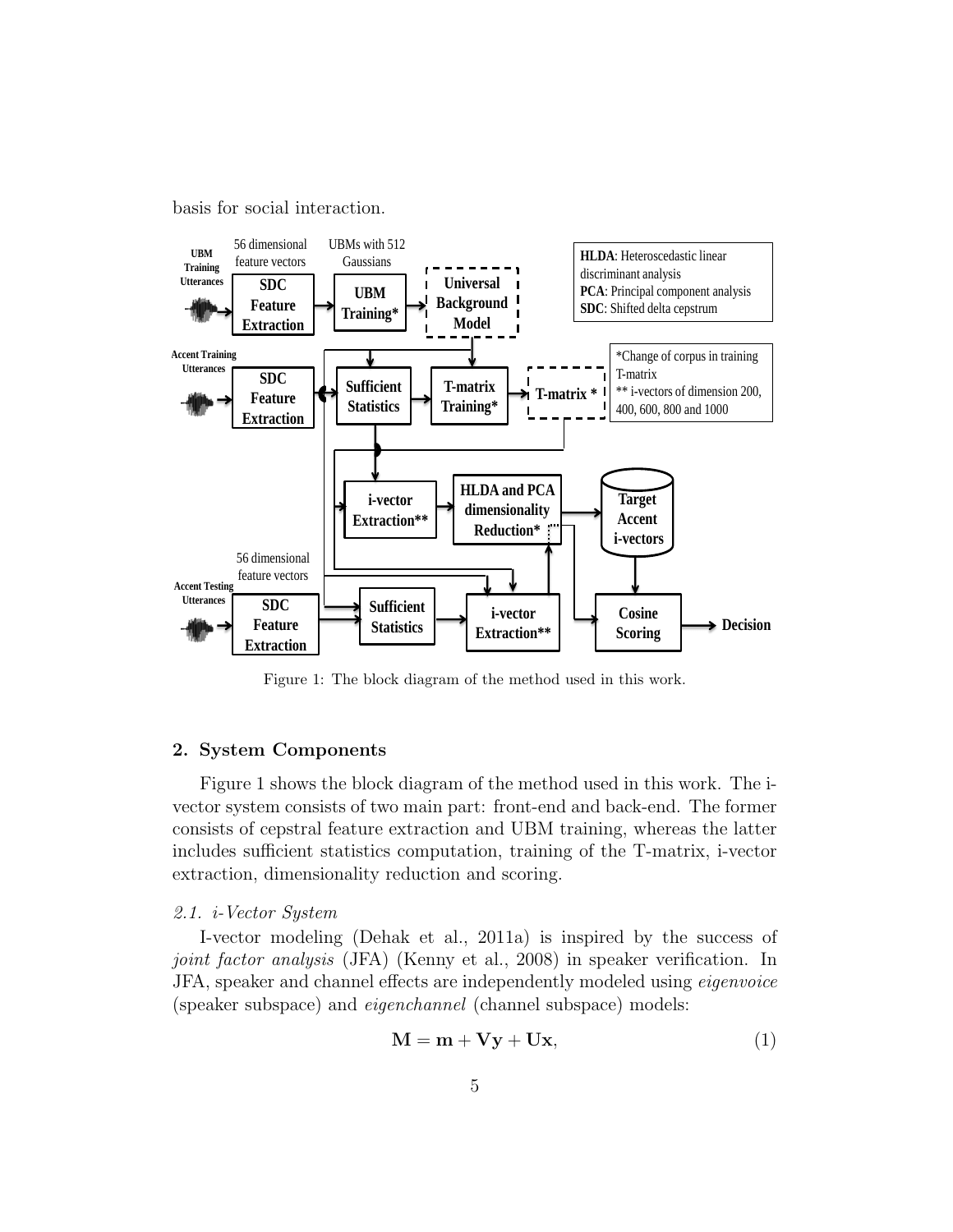where  $M$  is the speaker supervector,  $m$  is a speaker and channel independent supervector created by concatenating the centers of UBM and low-rank matrices V and U represent, respectively, linear subspaces for speaker and channel variability in the original mean supervector space. The latent variables x and y are assumed to be independent of each other and have a standard normal distributions, i.e.  $\mathbf{x} \sim \mathcal{N}(\mathbf{0}, \mathbf{I})$  and  $\mathbf{y} \sim \mathcal{N}(\mathbf{0}, \mathbf{I})$ . [\(Dehak](#page-25-1) [et al., 2011a\)](#page-25-1) found that these subspaces are not completely independent, therefore a combined total variability modeling was introduced.

In the i-vector approach, the GMM supervector  $(M)$  of each accent utterance is decomposed as [\(Dehak et al., 2011a\)](#page-25-1),

$$
\mathbf{M} = \mathbf{m} + \mathbf{T}\mathbf{w},\tag{2}
$$

where  $\bf{m}$  is again the UBM supervector,  $\bf{T}$  is a low-rank rectangular matrix, representing between-utterance variability in the supervector space, and w is the i-vector, a standard normally distributed latent variable drawn from  $\mathcal{N}(\mathbf{0}, \mathbf{I})$ . The **T** matrix is trained using a similar technique which is used train  $V$  in JFA, except that each training utterance of a speaker model is treated as belonging to different speakers. Therefore, in contrast to JFA, the T matrix training does not need speaker or dialect labels. To this end, i-vector approach is an unsupervised learning method. The i-vector w is estimated from its posterior distribution conditioned on the Baum-Welch statistics extracted from the utterance using the UBM [\(Dehak et al., 2011a\)](#page-25-1).

The i-vector extraction can be seen as a mapping from a high-dimensional GMM supervector space to a low-dimensional i-vector that preserves most of the variability. In this work, we use 1000-dimensional that are further length normalized and whitened [\(Garcia-Romero and Espy-Wilson, 2011\)](#page-26-6).

Cosine scoring is commonly used for measuring similarity of two i-vectors [\(Dehak et al., 2011a\)](#page-25-1). The cosine score t of the test i-vector,  $w_{test}$ , and the i-vectors of target accent a,  $\mathbf{w}_{\text{target}}^a$ , is defined as their inner product  $\langle \mathbf{w}_{\text{test}}, \mathbf{w}^a_{\text{target}} \rangle$  and computed as follows:

$$
t = \frac{\hat{\mathbf{w}}_{\text{test}}^{\text{T}} \quad \hat{\mathbf{w}}_{\text{target}}^a}{\|\hat{\mathbf{w}}_{\text{test}}\| \ \|\hat{\mathbf{w}}_{\text{target}}^a\|},\tag{3}
$$

where  $\hat{\mathbf{w}}_{\text{test}}$  is,

<span id="page-5-0"></span>
$$
\hat{\mathbf{w}}_{\text{test}} = \mathbf{A}^{\text{T}} \mathbf{w}_{\text{test}},\tag{4}
$$

and A is the HLDA projection matrix [\(Loog and Duin, 2004\)](#page-27-6) to be detailed below in section 2.2. Further,  $\hat{\mathbf{w}}_{\text{target}}^a$  is the average i-vector over all the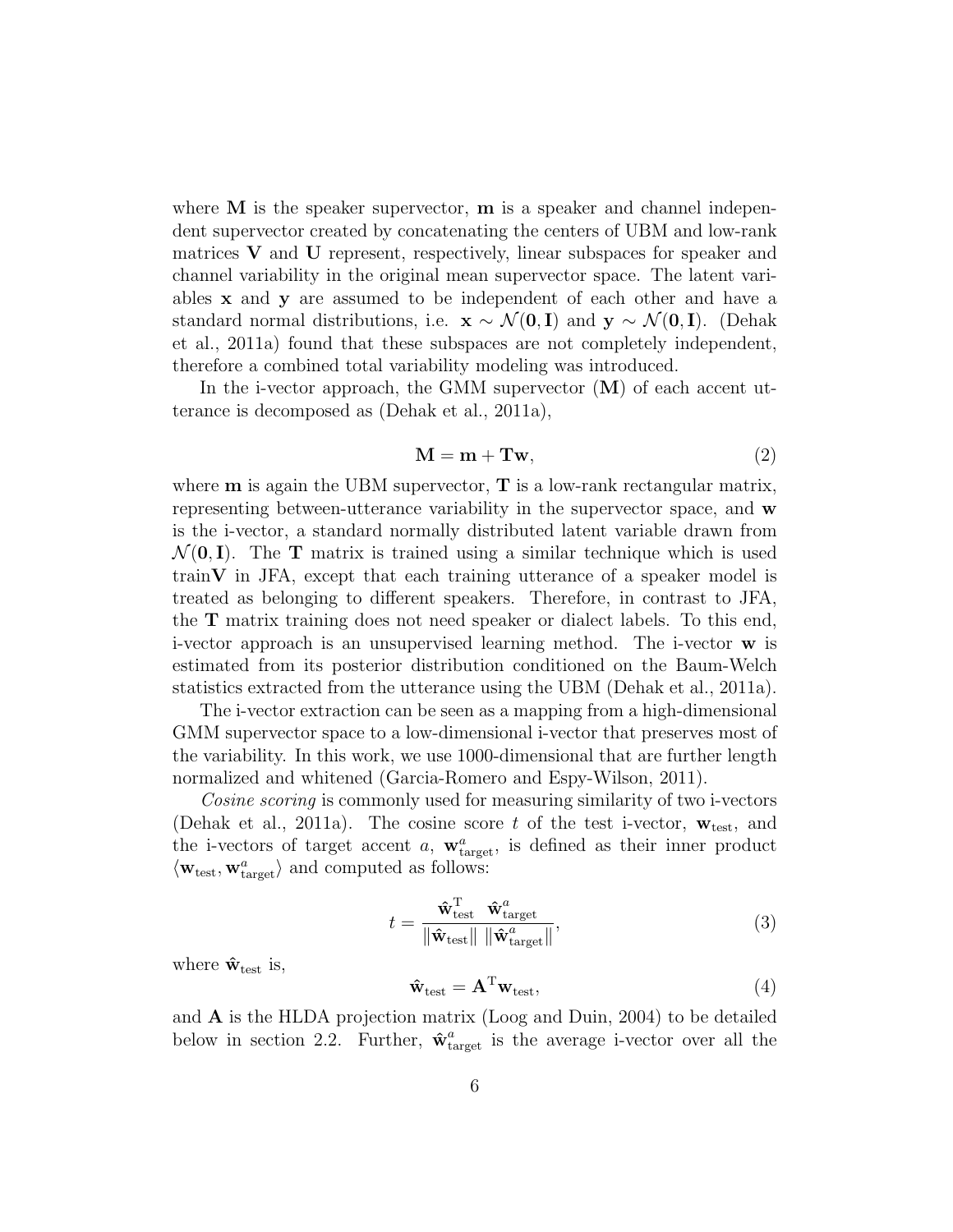training utterances in accent  $a$ , i.e.

<span id="page-6-0"></span>
$$
\hat{\mathbf{w}}_{\text{target}}^{a} = \frac{1}{N_a} \sum_{i=1}^{N_a} \hat{\mathbf{w}}_i^{a},\tag{5}
$$

where  $N_a$  is the number of training utterances in accent a and  $\hat{\mathbf{w}}_i^a$  $\frac{a}{i}$  is the projected i-vector of training utterance  $i$  from accent  $a$ , computed the same way as  $(4)$ .

Obtaining the scores  $\{t_a, a = 1, \ldots, L\}$  for a particular test utterance compared with all the  $L$  target accent models of accent  $a$ , those scores are further post-processed as (Brümmer and van Leeuwen, 2006):

<span id="page-6-1"></span>
$$
t'(a) = \log \frac{\exp(t_a)}{\frac{1}{L-1} \sum_{k \neq a} \exp(t_k)},\tag{6}
$$

where  $t'(a)$  is the detection log-likelihood ratio or final score used in the detection task.

#### 2.2. Reducing the i-Vector Dimensionality

As the extracted i-vectors contain both intra- and between-accent variations, the aim of dimensionality reduction is to project the i-vectors onto a space where between-accent variability is maximized and intra-accent variability is minimized. Traditionally, LDA is used to perform dimensionality reduction where, for R-class classification problem, the maximum projected dimension is  $R-1$ .

As [\(Loog and Duin, 2004\)](#page-27-6) argue, these  $R-1$  dimensions do not necessarily contain all the discriminant information for the classification task. Moreover, LDA separates only the class means and it does not take into account the discriminatory information in the class covariances. In recent years, an extension of LDA, heteroscedastic linear discriminant analysis (HLDA), has gained popularity in speech research community. HLDA, unlike LDA, deals with discriminant information presented both in the means and covariance matrices of classes [\(Loog and Duin, 2004\)](#page-27-6).

HLDA was originally introduced in [\(Kumar, 1997\)](#page-27-7) for auditory feature extraction, and later applied to speaker [\(Burget et al., 2007\)](#page-25-6) and language [\(Rouvier et al., 2010\)](#page-28-4) recognition with the purpose of reducing dimensionality of GMM supervectors and acoustic features, respectively. In this work, we also use it to reduce the dimensionality of extracted i-vectors. For completeness, we briefly summarize the HLDA technique below.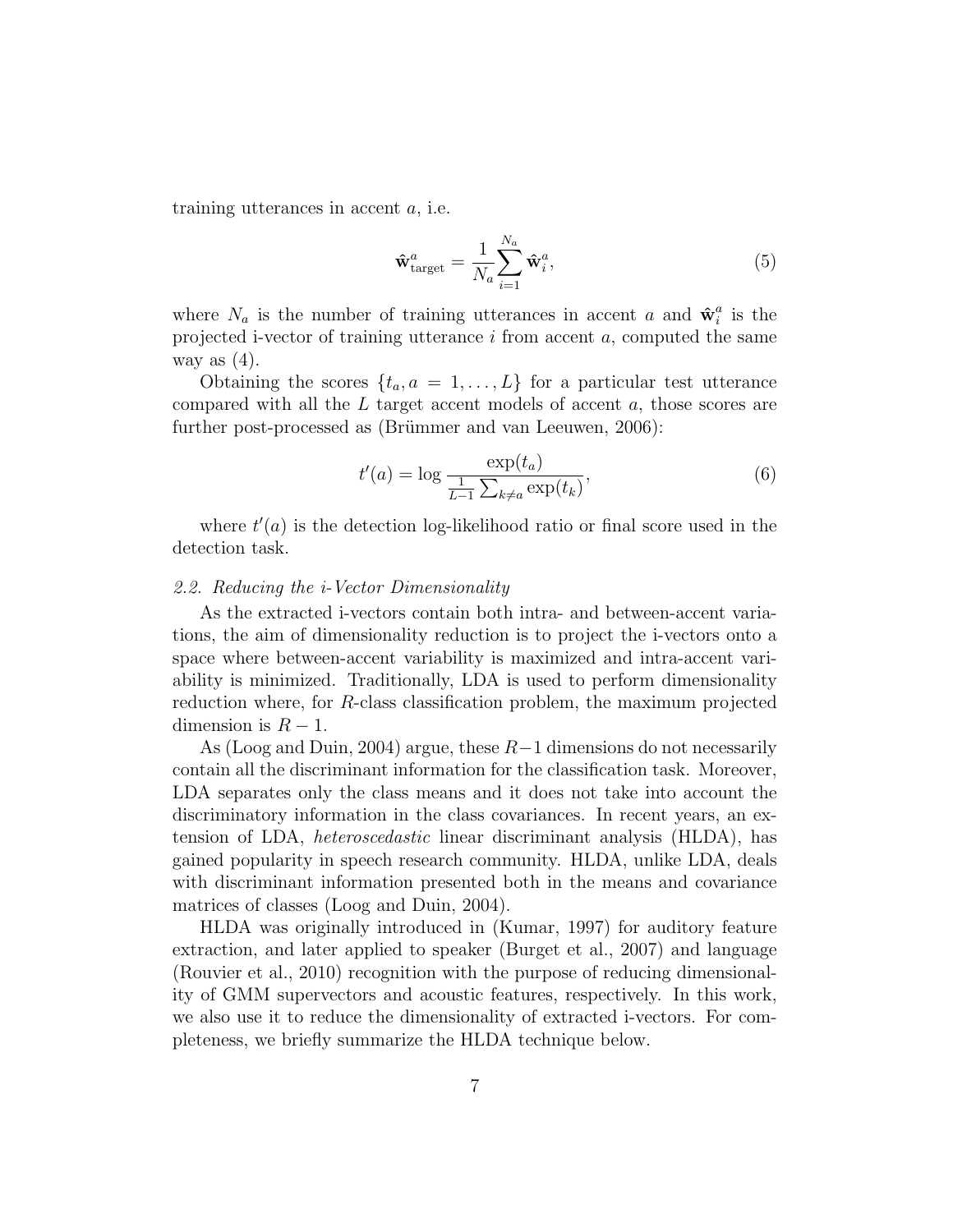In the HLDA technique, the i-vectors of dimension  $n$  are projected into first  $p < n$  rows,  $d_{j=1...p}$ , of  $n \times n$  HLDA transformation matrix denoted by A. The matrix A is estimated by an efficient row-by-row iteration method [\(Gales, 1999\)](#page-26-7), whereby each row is iteratively estimated as,

$$
\hat{\mathbf{d}}_k = \mathbf{c}_k \mathbf{G}^{k-1} \sqrt{\frac{N}{\mathbf{c}_k \mathbf{G}^{k-1} \mathbf{c}_k^{\mathrm{T}}}}.\tag{7}
$$

Here,  $\mathbf{c}_k$  is the  $k^{th}$  row vector of the co-factor matrix  $\mathbf{C} = |\mathbf{A}|\mathbf{A}^{-1}$  for the current estimate of A and

$$
\mathbf{G}^{k} = \begin{cases} \sum_{j=1}^{J} \frac{N_{j}}{\mathbf{d}_{k} \hat{\mathbf{\Sigma}}^{(j)} \mathbf{d}_{k}^{\mathrm{T}}} \hat{\mathbf{\Sigma}}^{(j)} & k \leq p \\ \frac{N}{\mathbf{d}_{k} \hat{\mathbf{\Sigma}} \mathbf{d}_{k}^{\mathrm{T}}} \hat{\mathbf{\Sigma}} & k > p, \end{cases}
$$
(8)

where  $\hat{\Sigma}$  and  $\hat{\Sigma}^{(j)}$  are estimates of the class-independent covariance matrix and the covariance matrix of the  $j<sup>th</sup>$  model,  $N_j$  is the number of training utterances of the  $j<sup>th</sup>$  model and N is the total number of training utterances. To avoid near-to-singular covariance matrices in HLDA training process, principal component analysis (PCA) is first applied [\(Loog and Duin, 2004;](#page-27-6) [Rao](#page-28-5) [and Mak, 2012\)](#page-28-5) and the PCA-projected features are used as the inputs to HLDA. The dimension of PCA is selected in such a manner that most of the principal components are retained and within-models scatter matrix becomes non-singular [\(Loog and Duin, 2004\)](#page-27-6).

#### 2.3. Within-Class Covariance Normalization

To compensate for unwanted intra-class variations in the total variability space, within-class covariance normalization (WCCN) [\(Hatch et al., 2006\)](#page-26-8) is applied to the extracted i-vectors. To this end, a within-class covariance matrix,  $\Lambda$ , is first computed using,

$$
\mathbf{\Lambda} = \frac{1}{L} \sum_{a=1}^{L} \frac{1}{N_a} \sum_{i=1}^{N_a} (\mathbf{w}_i^a - \overline{\mathbf{w}}_a) (\mathbf{w}_i^a - \overline{\mathbf{w}}_a)^{\mathrm{T}},
$$
(9)

where  $\overline{\mathbf{w}}_a$  is the mean i-vector for each accent a, L is the number of target accents and  $N_a$  is the number of training utterances for the accent a. The inverse of  $\Lambda$  is then used to normalize the direction of the projected i-vectors in the cosine kernel. This is equivalent to projecting the i-vector subspace by the matrix **B** obtained by Cholesky decomposition of  $\mathbf{\Lambda}^{-1} = \mathbf{B} \mathbf{B}^{T}$ .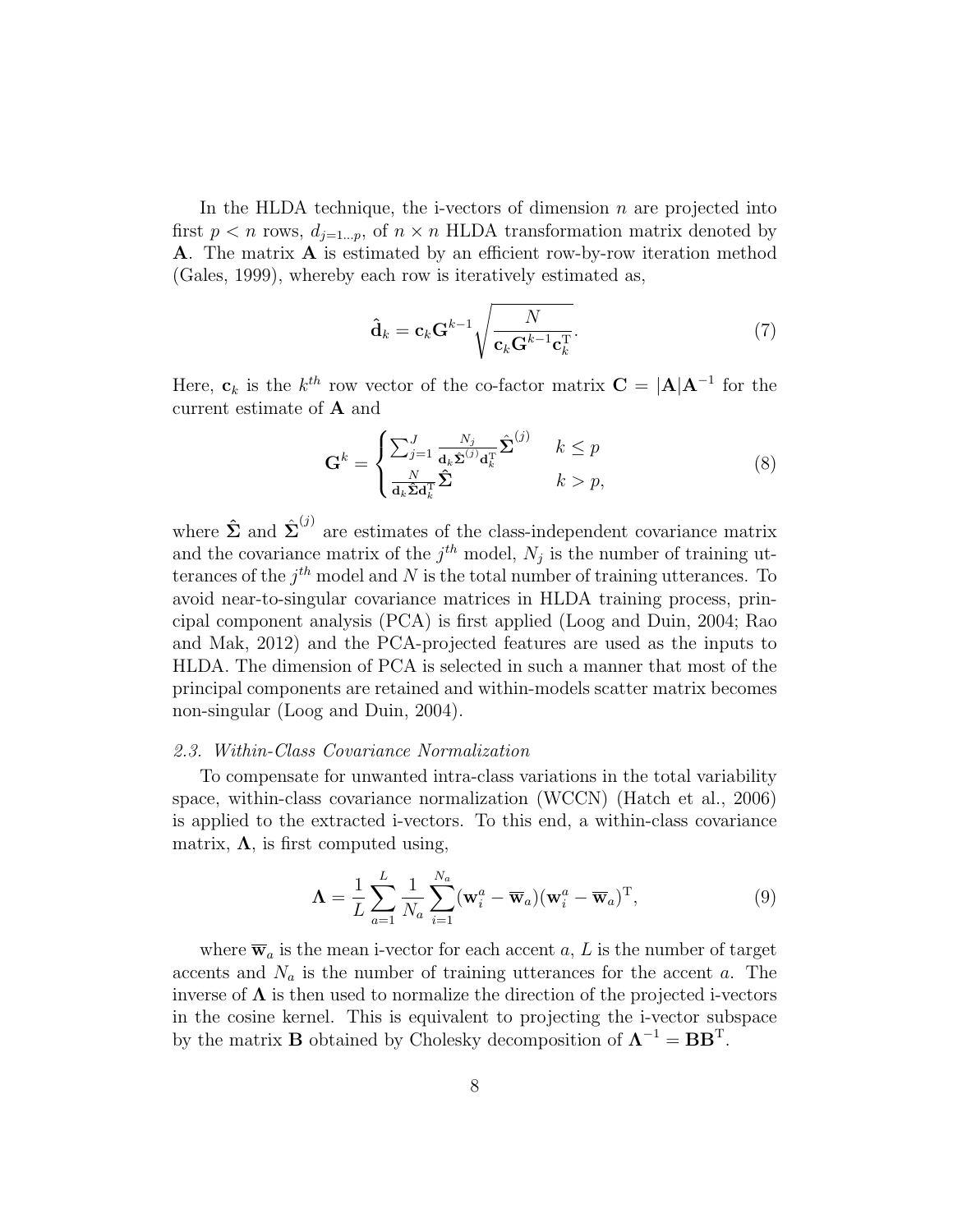## 3. Experimental Setup

# 3.1. Corpus

We use Finnish national foreign language certificate (FSD) corpus [\(Uni](#page-28-6)versity of Jyväskylä, 2000) to perform foreign accent classification task. The corpus consists of official language proficiency tests for foreigners interested in Finnish language proficiency certificate for the purpose of applying for a job or citizenship. All the data has been recorded by language experts. Generally, the test is intended for evaluating test-takers' proficiency in listening comprehension, reading comprehension, speaking, and writing. This test can be taken at basic, intermediate and advanced levels. The test-takers choose the proficiency level at which they wish to participate. The difference between the levels is the extent and variety of expression required. At the basic level, it is important that test-takers convey their message in a basic form, while in the intermediate level, richer expression is required. More effective and natural expressions should be presented in the advanced level. However, communication purposes, i.e. functions and questions, are more or less the same at all levels. Table [1](#page-8-0) shows the grading scale at each level of the tests in this corpus<sup>[3](#page-8-1)</sup>.

<span id="page-8-0"></span>Table 1: Grades within different levels in the FSD corpus.

| Levels       |   | Grades |  |
|--------------|---|--------|--|
| Basic        |   |        |  |
| Intermediate | 3 |        |  |
| Advanced     | 5 | б      |  |

For our purposes, we selected Finnish responses corresponding to 18 foreign accents. Unfortunately, as the number of utterances in some accents was not large enough, a limited number of eight accents — Russian, Albanian, Arabic, English, Estonian, Kurdish, Spanish, and Turkish — with enough data were chosen for the experiments. However, the unused accents were utilized in training the hyper-parameters of the i-vector system, the UBM and the T-matrix.

<span id="page-8-1"></span> $3$ The FSD corpus is available by request from  $http://yki-korpus.jyu.fi/$ . Filelists used in this study are available by request from the first author.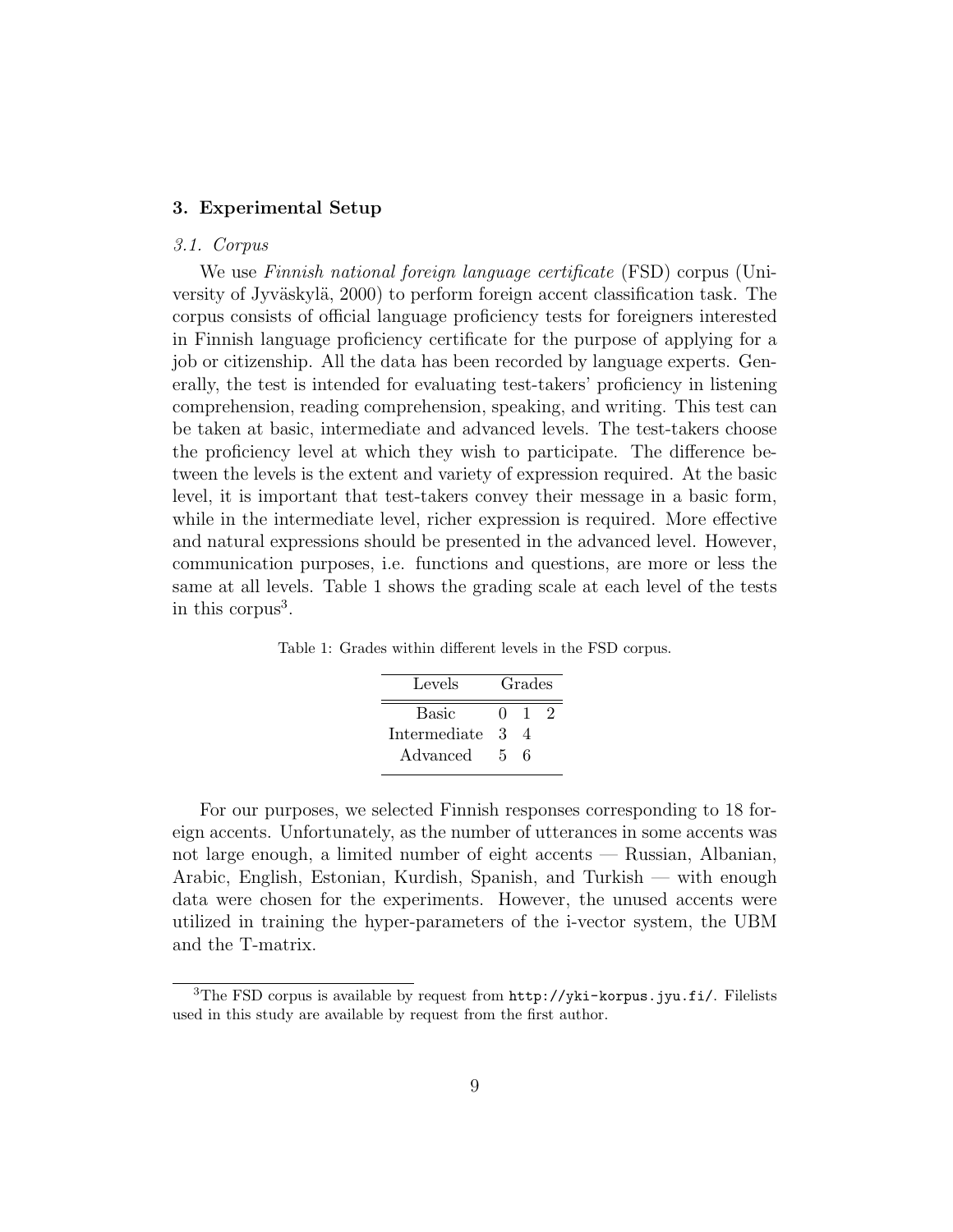To perform the recognition task, each accent set is randomly partitioned into a training and a test subset. To avoid speaker and session bias, the same speaker was not placed into the test and train subsets. The test subset corresponds to (approximately) 40% of the utterances, while the training set corresponds to the remaining 60%. The original audio files, stored in MPEG-2 Audio Layer III (mp3) compressed format, were decompressed, resampled to 8 kHz and partitioned into 30-second chunks. Table [2](#page-9-0) shows the distribution of train and test files in each target accent.

| Accent   | No. of train files No. of test files No. of speakers |     |     |
|----------|------------------------------------------------------|-----|-----|
| Spanish  | 47                                                   | 25  | 15  |
| Albanian | 56                                                   | 29  | 19  |
| Kurdish  | 61                                                   | 32  | 21  |
| Turkish  | 66                                                   | 34  | 22  |
| English  | 70                                                   | 36  | 23  |
| Estonian | 122                                                  | 62  | 38  |
| Arabic   | 128                                                  | 66  | 42  |
| Russian  | 556                                                  | 211 | 235 |
| Total    | 1149                                                 | 495 | 415 |

<span id="page-9-0"></span>Table 2: Train and test files distributions in each target accent in the FSD corpus.

The NIST SRE 200[4](#page-9-1)<sup>4</sup> corpus was chosen as the out-of-set-data for hyperparameter training. For our purposes, 1000 gender-balanced utterances were randomly selected from this corpus to train the UBM and T-matrix. We note that this is an American English corpus of telephone-quality speech.

Unlike UBM and T-matrix, training the HLDA projection matrix requires labeled data. Since accent labels are not represented in the NIST corpus, we use the *CallFriend* corpus [\(Canavan and Zipperle, 1996\)](#page-25-4) to train HLDA. This corpus is a collection of unscripted conversations of 12 languages recorded over telephone lines. It includes two dialects for each target language available. All utterances are organized into training, development and evaluation subsets. For our purposes, we selected all the training utterances from dialects of English, Mandarin and Spanish languages and partitioned them into 30-second chunks, resulting in approximately 4000 splits per each subset. All audio files have 8 kHz sampling rate.

<span id="page-9-1"></span><sup>4</sup><http://catalog.ldc.upenn.edu/LDC2006S44>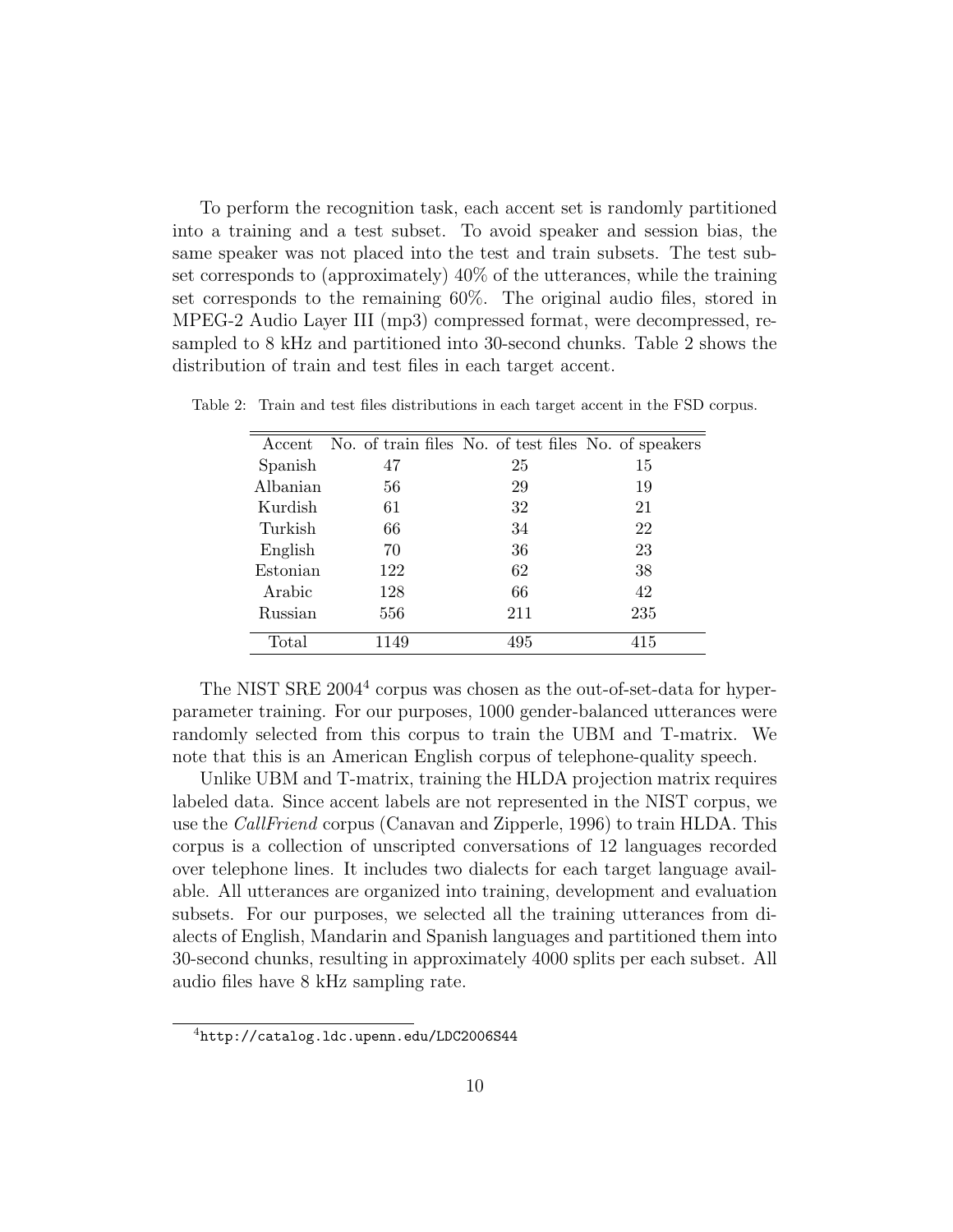## 3.2. Front-end Configuration

The front-end consists of concatenation of MFCC and SDC coefficients [\(Kohler and Kennedy, 2002\)](#page-27-2). To this end, speech signals framed with 20ms Hamming window with 50% overlap are filtered by 27 mel-scale filters over 0-4000 Hz frequency range. RASTA filtering [\(Hermansky and Morgan, 1994\)](#page-26-9) is applied to log-filterbank energies. Seven first cepstral coefficients (c0-c6) are computed using discrete cosine transform. The cepstral coefficients are further processed using utterance-level cepstral mean and variance normalization (CMVN) and vocal tract length normalization (VTLN) [\(Lee and Rose,](#page-27-8) [1996\)](#page-27-8), and converted into 49-dimensional shifted delta cepstra (SDC) feature vectors with 7-1-3-7 configuration parameters [\(Kohler and Kennedy, 2002\)](#page-27-2). These four parameters correspond to, respectively, the number of cepstral coefficients, time delay for delta computation, time shift between consecutive blocks, and number of blocks for delta coefficient concatenation. Removing non-speech frames, the 7 first MFCC coefficients (including c0) are further concatenated to SDCs to obtain 56-dimensional feature vectors.

In a preliminary experiment on our evaluation corpus FSD [\(Behravan,](#page-25-7) [2012\)](#page-25-7), the combined feature set is shown to give a relative decrease in EER of more than 30% as compared to the only SDC feature based technique.

#### 3.3. Objective Evaluation Metrics

System performance is reported in terms of both average equal error rate  $(EER_{avg})$  and *average detection cost*  $(C_{avg})$  [\(Li et al., 2013\)](#page-27-0). EER indicates the operating point on detection error trade-off (DET) curve [\(Martin et al.,](#page-28-7) [1997\)](#page-28-7) at which false alarm and miss rates are equal. EER per target accent is computed in a manner that other accents serve as non-target trials. Average equal error rate ( $EER_{avg}$ ) is computed by taking the average over all the L target accent EERs.

 $C_{\text{avg}}$ , in turn, is defined as follows [\(Li et al., 2013\)](#page-27-0),

$$
C_{avg} = \frac{1}{L} \sum_{a=1}^{L} C_{DET}(L_a), \qquad (10)
$$

where  $C_{\text{DET}}(L_a)$  is the detection cost for subset of test segments trials for which the target accent is  $L_a$ :

$$
C_{\text{DET}}(L_a) = C_{\text{miss}} P_{\text{tar}} P_{\text{miss}}(L_a) + C_{\text{fa}} (1 - P_{\text{tar}}) \frac{1}{L - 1} \sum_{m \neq a} P_{\text{fa}}(L_a, L_m). \tag{11}
$$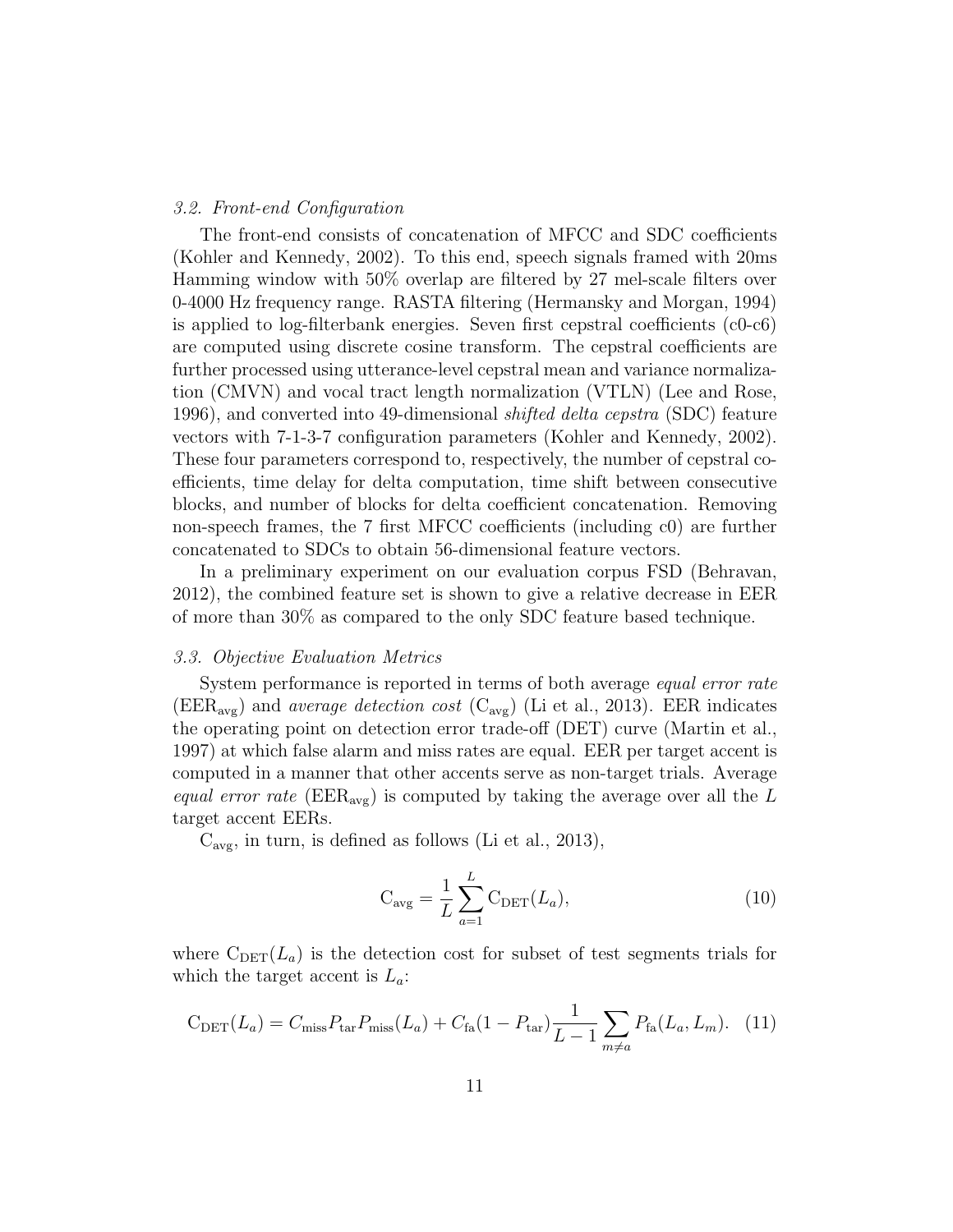$P_{\text{miss}}$  denotes the miss probability (or false rejection rate), i.e. a test segment of accent  $L_a$  is rejected as not being in that accent.  $P_{\text{fa}}(L_a, L_m)$  is the probability when a test segment of accent  $L_m$  is detected as accent  $L_a$ . It is computed for each target/non-target accent pairs.  $C_{\text{miss}}$  and  $C_{\text{fa}}$  are costs of making errors and are set to 1.  $P_{\text{tar}}$  is the prior probability of a target accent and is set to 0.5.

# 4. Results

We first optimize the i-vector parameters in the context of dialect and accent recognition tasks. For this purpose, we utilize the CallFriend corpus. The results are summarized in Table [3.](#page-11-0)

<span id="page-11-0"></span>

| Table 3: The i-vector system's optimum parameters as reported in (Behravan et al., 2013). |  |  |  |  |  |  |  |
|-------------------------------------------------------------------------------------------|--|--|--|--|--|--|--|
|-------------------------------------------------------------------------------------------|--|--|--|--|--|--|--|

| <i>i</i> -vector parameters | Search range and <b>optima</b>                              |
|-----------------------------|-------------------------------------------------------------|
| UBM size                    | 256, 512, 1024, 2048, 4096                                  |
| i-vector dimensionality     | 200, 400, 600, 800, 1000                                    |
|                             | HLDA dimensionality [50, 100, 150, 180, 220, 300, 350, 400] |

In Figure 2, we show EER as a function of HLDA output dimension. We find that the optimal dimension of the HLDA projected i-vectors is 180 and too aggressive reduction in dimension decreases accuracy. We also find that accuracy improves with the increase of i-vector dimensionality as Table [4](#page-11-1) shows. Furthermore, our results showed that the UBM with smaller size outperforms larger UBM as Table [5](#page-12-0) shows. Based on these previous findings, UBM size, i-vector size and output dimensionality are set to 512, 1000 and 180, respectively.

<span id="page-11-1"></span>Table 4: Performance of the i-vector system in the CallFriend corpus for selected i-vector dimensions (EER in %, form). UBM has 1024 Gaussians as reported in [\(Behravan et al.,](#page-25-0) [2013\)](#page-25-0).

| <i>i</i> -vector dim. | English | Mandarin | Spanish |
|-----------------------|---------|----------|---------|
| 200                   | 23.20   | 20.49    | 20.87   |
| 400                   | 22.60   | 19.11    | 20.21   |
| 600                   | 21.30   | 18.45    | 19.63   |
| 800                   | 19.83   | 16.31    | 18.63   |
| 1000                  | 18.01   | 14.91    | 16.01   |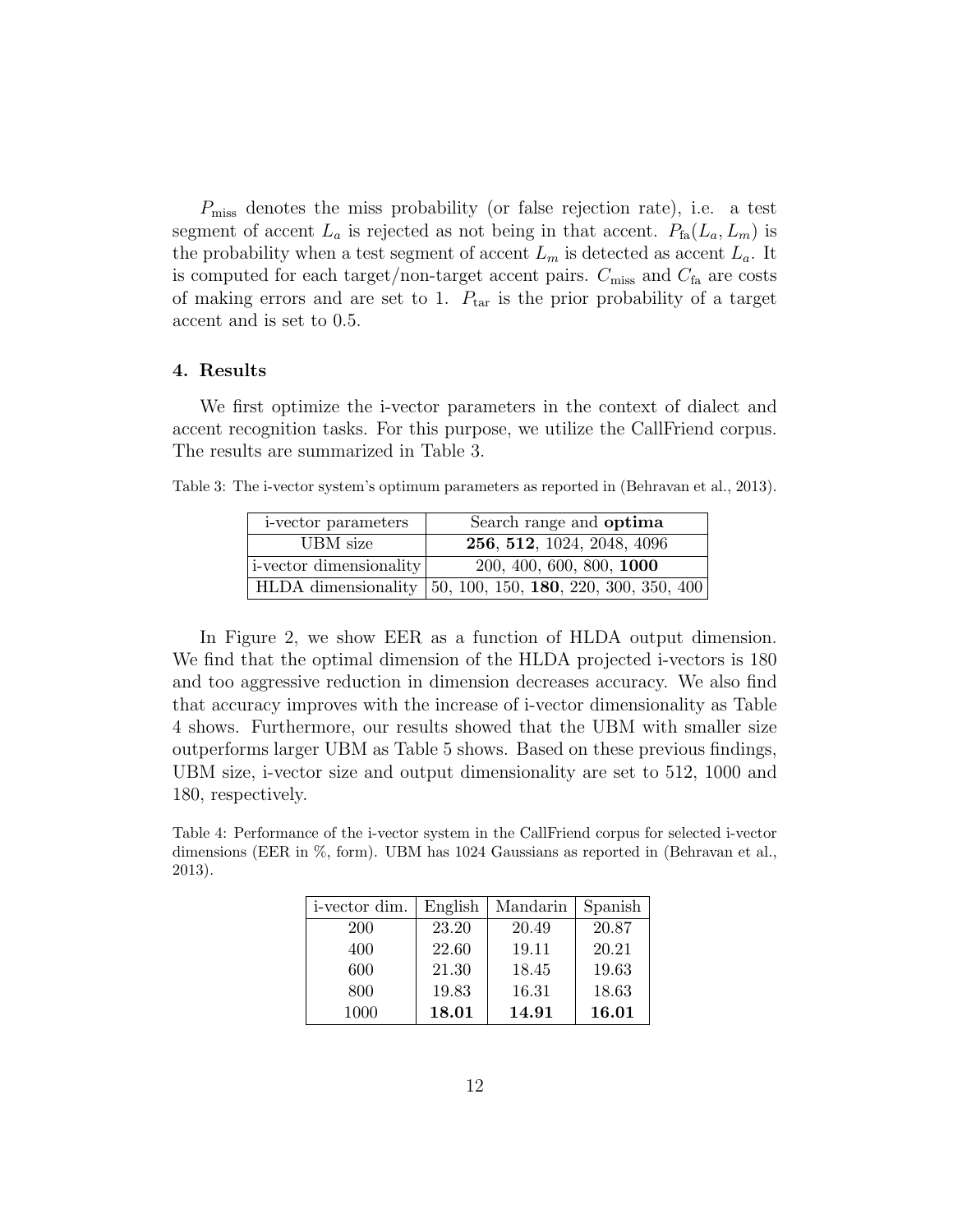

Figure 2: Equal error rates at different dimensions of the HLDA projected i-vectors in the CallFriend corpus as reported in [\(Behravan et al., 2013\)](#page-25-0).

<span id="page-12-0"></span>Table 5: Performance of the i-vector system in the CallFriend corpus for five selected UBM sizes (EER in %, form). i-vectors are of dimension 600 as reported in [\(Behravan et al.,](#page-25-0) [2013\)](#page-25-0).

| UBM size | English | Mandarin | Spanish |
|----------|---------|----------|---------|
| 256      | 21.12   | 17.93    | 19.00   |
| 512      | 21.61   | 17.91    | 19.15   |
| 1024     | 21.30   | 18.45    | 19.63   |
| 2048     | 23.81   | 21.15    | 22.01   |
| 4096     | 23.89   | 21.57    | 22.66   |

# 4.1. Effect of Development Data on i-Vector Hyper-parameters Estimation

Table [6](#page-13-0) shows the results on the FSD corpus when the hyper-parameters are trained from different datasets. Here, WCCN and score normalization are not applied. By considering the first row with matched language as a baseline  $(13.37\% \text{ EER}_{\text{avg}})$ , we observe the impact of each of the hyper-parameter training configurations as follows:

• Effect of HLDA (row 1 vs row 2):  $EER_{avg}$  increases to 18.28% (relative increase of 37%)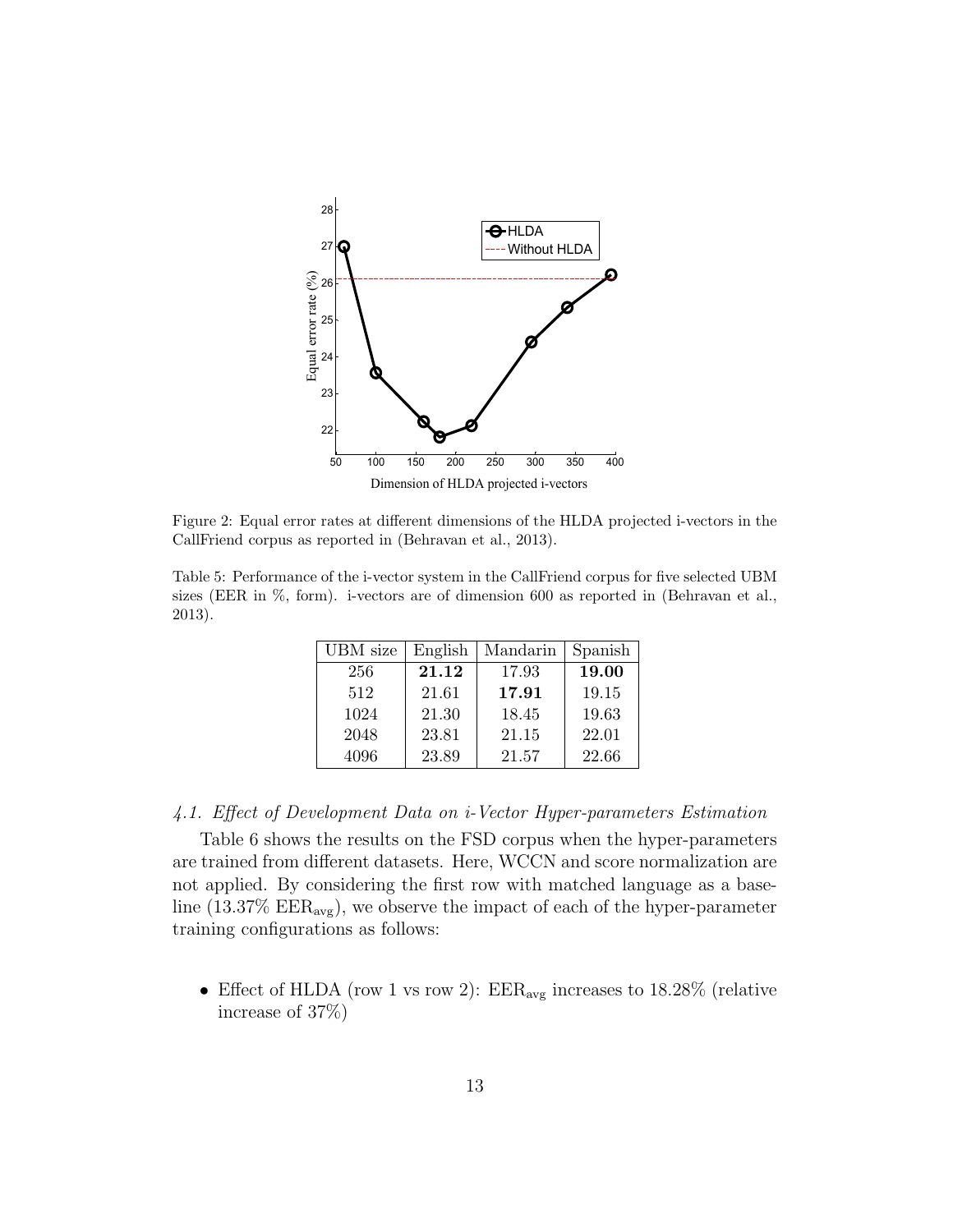- Effect of T-matrix (row 1 vs 3):  $EER_{\text{avg}}$  increases to 20.98% (relative increase of 57%)
- Effect of UBM (row 1 vs 4):  $EER_{avg}$  increases to 23.85% (relative increase of 78%)
- Effect of UBM and T-matrix (row 1 vs 5):  $EER_{\text{avg}}$  increases to 26.76% (relative increase of 101%)

<span id="page-13-0"></span>Table 6:  $EER_{\text{avg}}$  and  $C_{\text{avg}} \times 100$  performance for effect of changing datasets in training the i-vector hyper-parameters. (WCCN and score normalization turned off.)

|             | UBM T_matrix HLDA |                            |               |                      |                     |
|-------------|-------------------|----------------------------|---------------|----------------------|---------------------|
|             |                   | Database used for training | $EER_{avg}\%$ | $C_{avg} \times 100$ | $\rm{Id}_{error}\%$ |
| <b>FSD</b>  | <b>FSD</b>        | <b>FSD</b>                 | 13.37         | 7.04                 | 33.65               |
| <b>FSD</b>  | <b>FSD</b>        | CallFriend                 | 18.28         | 7.49                 | 38.29               |
| <b>FSD</b>  | <b>NIST</b>       | <b>FSD</b>                 | 20.98         | 7.83                 | 40.30               |
| <b>NIST</b> | <b>FSD</b>        | <b>FSD</b>                 | 23.85         | 8.15                 | 42.91               |
| <b>NIST</b> | <b>NIST</b>       | <b>FSD</b>                 | 26.76         | 8.41                 | 44.67               |

In the light of these findings, it seems clear that the 'early' system hyperparameters (UBM and T-matrix) have a much larger role and they should be trained from as closely matched data as possible; we see that when all the hyper-parameters are trained from the FSD corpus, the highest accuracy is achieved. The most severe degradation  $(101\%)$  is attributed to the joint effect of UBM and T-matrix and the least severe (37%) to HLDA, T-matrix (57%) and UBM (78%) falling in between. It is instructive to recall the order of computations: sufficient statistics from UBM  $\rightarrow$  i-vector extractor training  $\rightarrow$  HLDA training. Since all the remaining steps depend on the "bottleneck" components, i.e. UBM and T-matrix, it is not surprising that they have the largest relative effect.

The generally large degradation relative to the baseline set-up with matched data is reasonably explained by the large differences between type of data of evaluation corpus (FSD) and hyper-parameter estimation corpora (NIST SRE and CallFriend). FSD consists of Finnish language data recorded with close-talking microphones in a classroom environment. Even though speech is very clear, background babble noise from the other students is evident in all the recordings. This is contrast to the NIST SRE and CallFriend corpora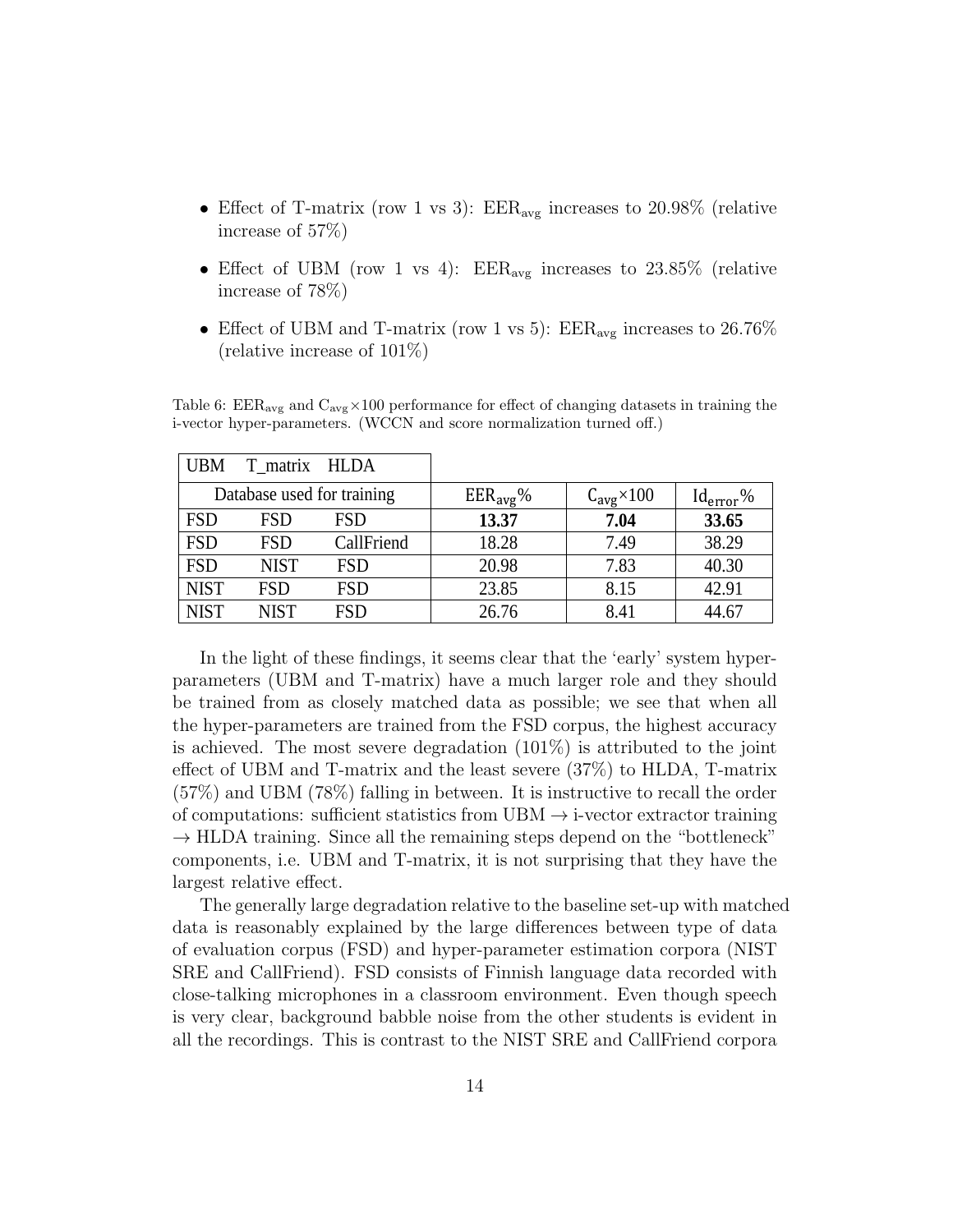where most of the speech files are recorded over telephone line and babble noise is less common.

The results of Table [6](#page-13-0) were computed with WCCN and score normalization turned off. Let us now turn our attention to these additional system components. Firstly, Table [7](#page-14-0) shows the effect of score normalization when all the hyper-parameters are trained from the FSD corpus (i.e., row 1 of Table [6\)](#page-13-0).  $EER_{avg}$  decreases from 13.37% to 13.01%, which indicates a slightly increased recognition accuracy when the scores are normalized in the backend.

<span id="page-14-0"></span>Table 7: Effect of score normalization on the recognition performance. (HLDA and WCCN turned on and off, respectively.)

| Score normalization   $\text{EER}_{\text{avg}}\%$   $\text{C}_{\text{avg}}\times 100$ |       |      | $\operatorname{Id}_{\text{error}}\%$ |
|---------------------------------------------------------------------------------------|-------|------|--------------------------------------|
| NO.                                                                                   | 13.37 | 7.04 | 33.65                                |
| Yes                                                                                   | 13.01 | 6.94 | 32.85                                |

Secondly, Table [8](#page-14-1) shows the joint effect of WCCN and HLDA on the recognition performance when all the hyper-parameters are trained from the FSD corpus (i.e., row 1 of Table [6\)](#page-13-0). In addition to that, score normalization is also applied.  $EER_{avg}$  decreases from 17.10% to 12.60% when both HLDA and WCCN are applied. The worst case is when HLDA is turned off and WCCN is turned on. This is because turning off HLDA leads to inaccurate estimation of covariance matrix in higher dimensional i-vector space.

<span id="page-14-1"></span>Table 8: The joint effect of WCCN and HLDA on the recognition accuracy. (Score normalization turned on.)

| <b>HLDA</b> | WCCN | $EER_{avg}\%$ | $C_{\text{avg}} \times 100$ | $\operatorname{Id}_{\text{error}}\%$ |
|-------------|------|---------------|-----------------------------|--------------------------------------|
| No          | No   | 17.70         | 7.04                        | 39.58                                |
| Yes         | No   | 13.01         | 6.94                        | 32.85                                |
| No          | Yes  | 19.00         | 7.31                        | 41.55                                |
| Yes         | Yes  | 12.60         | 6.85                        | 30.85                                |

# 4.2. Comparing i-Vector and GMM-UBM Systems

In order to have a baseline comparison between the i-vector approach and the classical accent recognition systems, we used conventional GMM-UBM system with MAP adaptation similar to the work presented in [\(Torres-](#page-28-2)[Carrasquillo et al., 2004\)](#page-28-2). GMM-UBM system is simpler and computationally more efficient in comparison to the i-vector systems. Map adaptation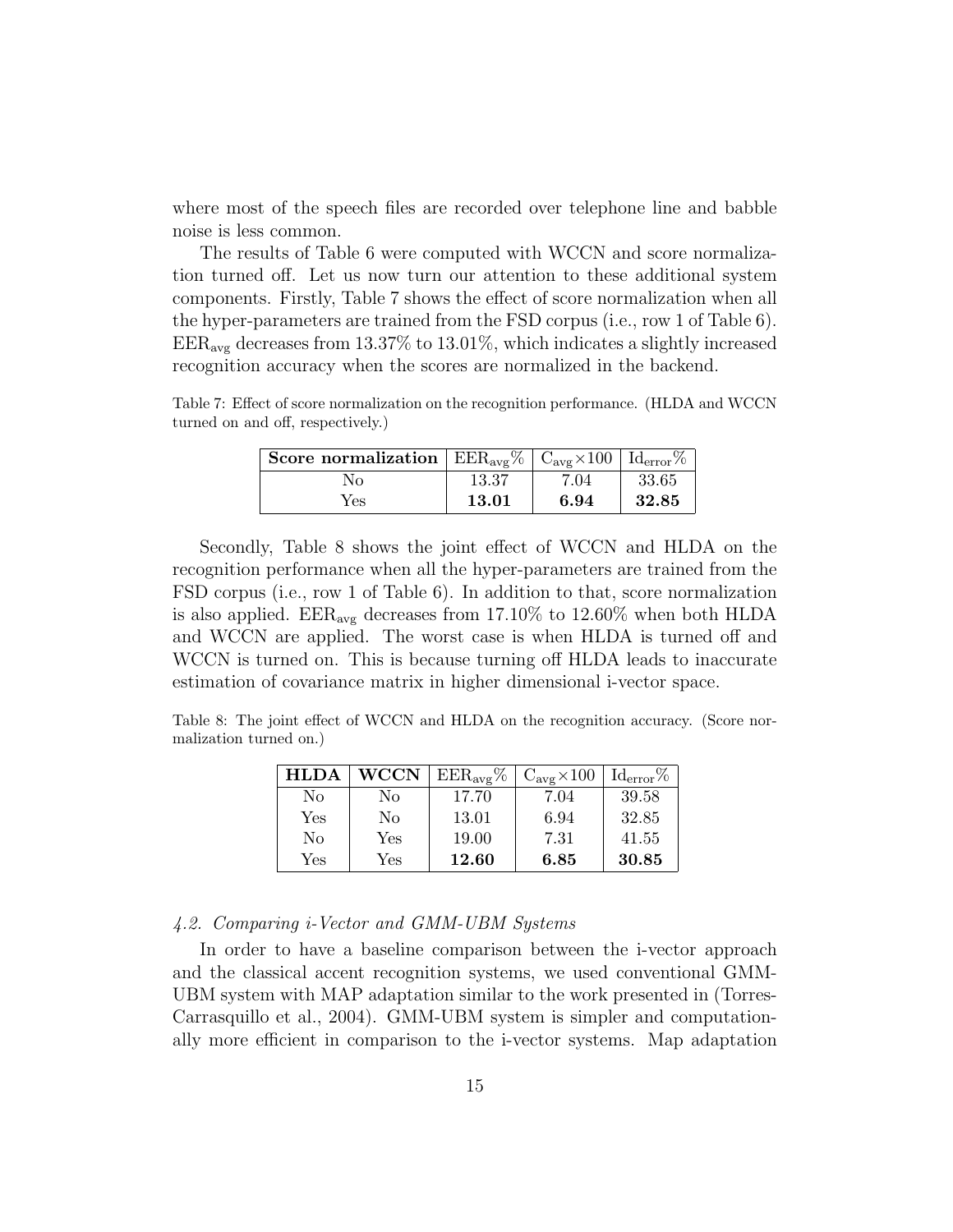consists of single iteration for adapting the UBM to each dialect model using SDC+MFCC features. It requires updating only centers of UBM. The testing is a fast scoring process described in [\(Reynolds et al., 2000\)](#page-28-8) to score the input utterance to each adapted foreign accent models by selecting top five Gaussians per speech frame.

Table [9](#page-15-0) shows the result of GMM-UBM system with four different UBM sizes. Increasing the number of Gaussians results in higher recognition accuracy. Table [10](#page-15-1) further compares the best recognition accuracies achieved by both recognizers. In the i-vector system, the best recognition accuracy, i.e.  $EER_{\text{avg}}$  of 12.60%, is achieved with all the hyper-parameters trained from the FSD corpus and HLDA, WCCN and score normalization being turned on. On the other hand, the best GMM-UBM recognition accuracy,  $EER_{avg}$ of 17.00%, is achieved with UBM order 2048 when score normalization is applied. The results indicate that the i-vector system outperforms the conventional GMM-UBM system with 25% relative improvements in terms of  $EER_{\text{avg}}$  at the cost of higher computational time and additional development data.

<span id="page-15-0"></span>Table 9: Recognition performance of GMM-UBM system with different UBM sizes.

| UBM size | $EER_{avg}\%$ | $C_{\text{avg}} \times 100$ |
|----------|---------------|-----------------------------|
| 256      | 19.94         | 11.02                       |
| 512      | 19.03         | 10.56                       |
| 1024     | 18.20         | 10.12                       |
| 2048     | 17.00         | 9.46                        |

<span id="page-15-1"></span>Table 10: Comparison between the best recognition accuracy in the GMM-UBM and i-vector system. (Score normalization turned on for the both cases.)

| <b>Recognition system</b>   $EER_{avg}\%$   $C_{avg}\times 100$   $Id_{error}\%$ |       |      |       |
|----------------------------------------------------------------------------------|-------|------|-------|
| GMM-UBM                                                                          | 17.00 | 9.46 | 43.65 |
| <i>i</i> -vector                                                                 | 12.60 | 6.85 | 30.85 |

# 4.3. Detection Performance per Target Language

In the previous section, we analysed the overall average recognition accuracy. Now, here we focus on performance for each individual foreign accent. In order to compensate the lack of sufficient development data in reporting these results, we used the previously unused accents in the FSD corpus to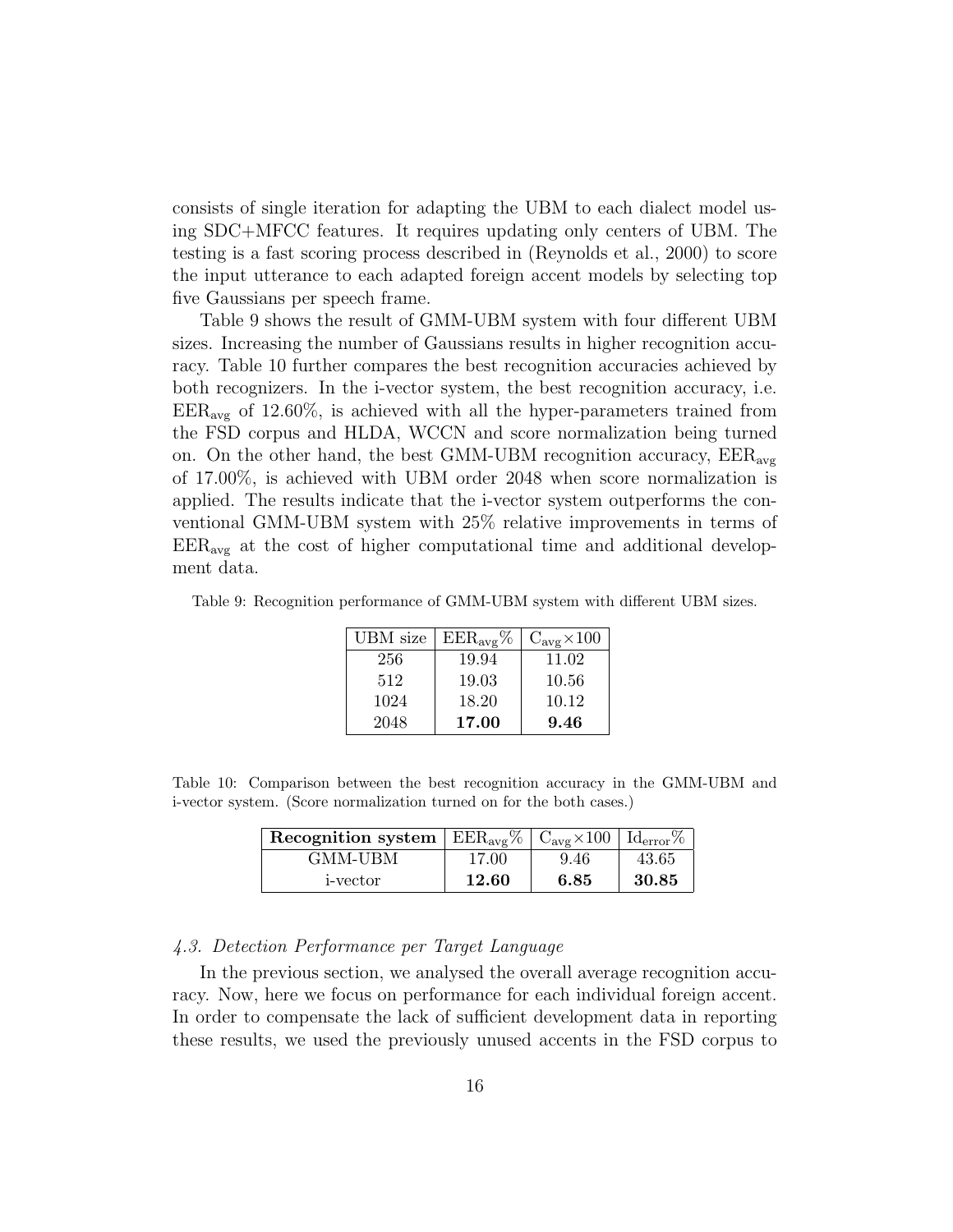train UBM, T-matrix and HLDA. These unused accents are Chinese, Dari, Finnish, French, Italian, Somali, Swedish and Misc<sup>[5](#page-16-0)</sup> corresponding to 210 speakers and 1110 utterances in total. Further, to increase the number of test trials in the classification stage, we report the results using a leave-onespeaker-out (LOSO) protocol. As demonstrated in the pseudo code below, for every accent, each speaker's utterances are held out one at a time and the remaining utterances are used in modeling the  $\hat{\mathbf{w}}_{\text{target}}$  as in Eq. [\(5\)](#page-6-0). The held-out utterances are used as the evaluation utterances.

#### Algorithm Leave-one-speaker-out (LOSO)

Let  $A = \{a_1, a_2, \ldots, a_L\}$  be the set of L target accents Let  $S(a_i)$  be the set of speakers in target accent  $a_i$  $\hat{\mathbf{w}}_{\text{target}}^a$  defines the i-vectors of target accent a after HLDA and WCCN. for  $a_i \in A$  do for  $s_i \in S(a_i)$  {Held-out test speaker} do Let  $S' = S(a_i) - s_j$  {Remove the speaker being tested} Form  $\hat{\mathbf{w}}_{\text{target}}^a$  using the i-vectors in set  $S'$ , Eq. [\(5\)](#page-6-0) Compute cosine scores  $\langle \mathbf{w}_{\text{test}}^{s_j}, \mathbf{w}_{\text{target}}^a \rangle$   $\{ \mathbf{w}_{\text{test}}^{s_j} \text{ are the test i-vectors of } \}$ speaker  $s_j$ end for end for Normalize scores per each target accent, Eq. [\(6\)](#page-6-1)

Table [11](#page-17-0) shows the language wise results. The results suggest that certain languages which do not belong to the same sub-family as Finnish are easier to detect. Turkish achieves the highest recognition accuracy, whereas English shows highest error rate. The recognition accuracy is consistent among Albanian, Arabic, Kurdish and Russian languages.  $C_{\text{avg}}$  is bigger than the results already given in Table [10.](#page-15-1) Note that in Table [11,](#page-17-0) the unused accents are used to train UBM, T-matrix and HLDA. This induces mismatch between model training data and the hyper-parameter training data. Which is not the case in Table [10.](#page-15-1)

Figure [3](#page-18-0) further exemplifies the distribution of scores for three selected languages of varying detection difficulties. The histograms are plotted with the same number of bins, 50. For visualization purposes, the width of bins

<span id="page-16-0"></span><sup>5</sup> refers to those utterances in which the spoken foreign accent is not clear.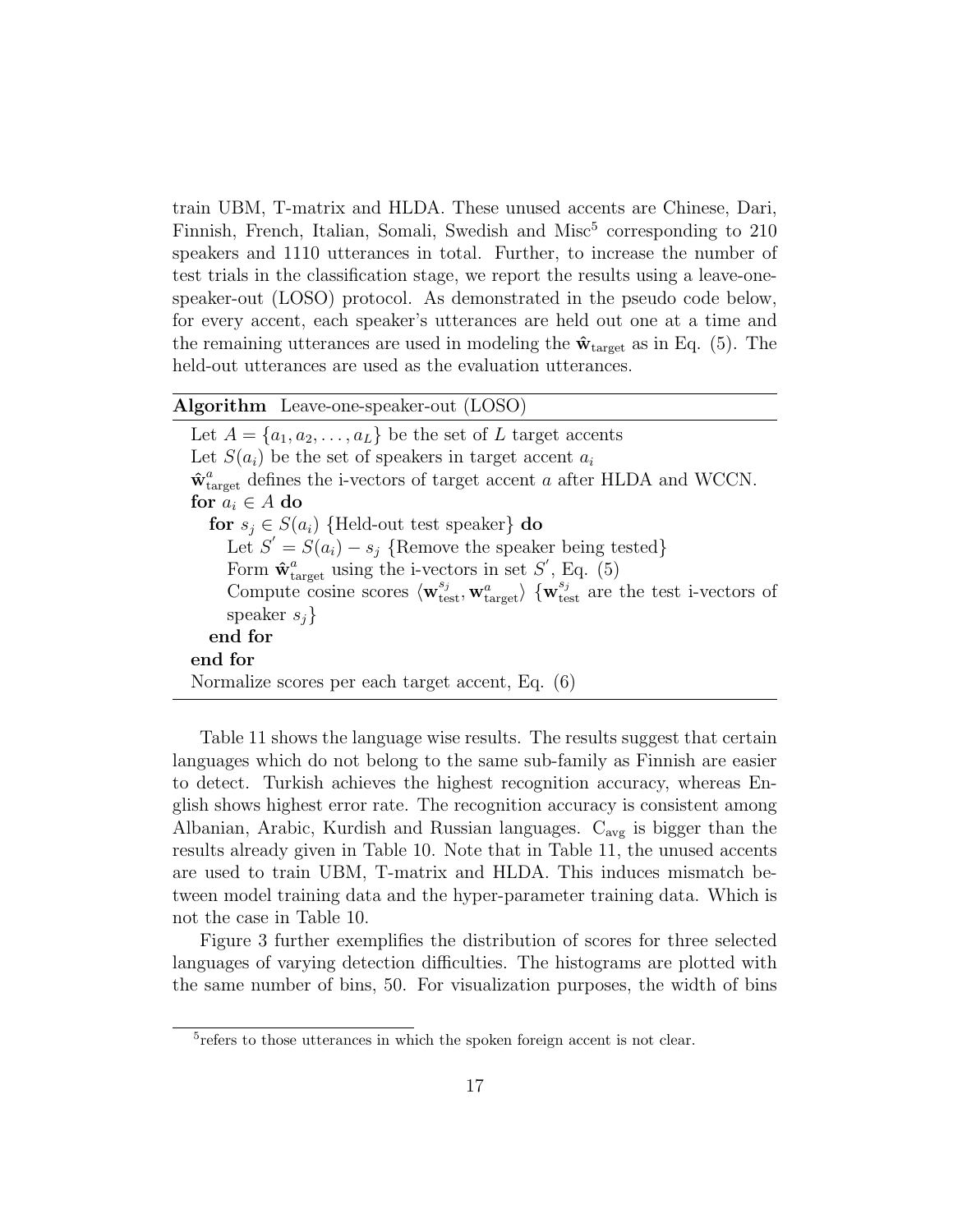| <b>Accents</b> | EER%  | $C_{\text{DET}} \times 100$ |
|----------------|-------|-----------------------------|
| Turkish        | 11.90 | 6.35                        |
| Spanish        | 16.49 | 6.92                        |
| Albanian       | 18.76 | 7.00                        |
| Arabic         | 18.98 | 7.17                        |
| Kurdish        | 19.37 | 7.19                        |
| Russian        | 19.68 | 7.21                        |
| Estonian       | 20.05 | 7.52                        |
| English        | 23.60 | 8.00                        |

<span id="page-17-0"></span>Table 11: Per language results in terms of  $EER\%$  and  $C_{DET}\times 100$  for the i-vector system.

in the non-target score histogram was set smaller than in the target score histogram. The score distribution explains the differences between EERs. For example, in case of Turkish as the easiest and English as the most difficult detected accent, the overlap between the target and the non-target scores is higher in the latter.

Here, the problem is treated as foreign accent identification task. Table [12](#page-19-0) displays the confusion matrix corresponding to Table [11.](#page-17-0) In all the cases, majority of the detected cases corresponds to the correct class (i.e., the entries in the diagonal). Taking Turkish as the language with the highest recognition accuracy, out of the 11 misclassified Turkish test segments, 7 were misclassified as Arabic. This might be because Turkey is bordered by two Arabic countries, Syria and Iraq, and Turkish shares common features with Arabic. Regarding Spanish, out of the 27 misclassified test segments, 9 were detected as Arabic. It is possibly due to the major influence of Arabic on Spanish. In particular, numerous words of Arabic origin are adopted in the Spanish language.

To analyze further reasons why some languages are harder to detect, we first compute the average target language score on a speaker-by-speaker basis. To measure the degree of speaker variation, we show the standard deviation of these average scores in Table [13,](#page-19-1) along with the corresponding EER and  $C<sub>DET</sub>$  values. The results indicate that languages with more diverse speaker populations, having speaker-dependent biases in the detection scores, are more difficult to handle. It does not yet explain why certain languages, such as Russian, have a larger degree of speaker variation, but suggests that there will be space for further research in speaker normalization techniques.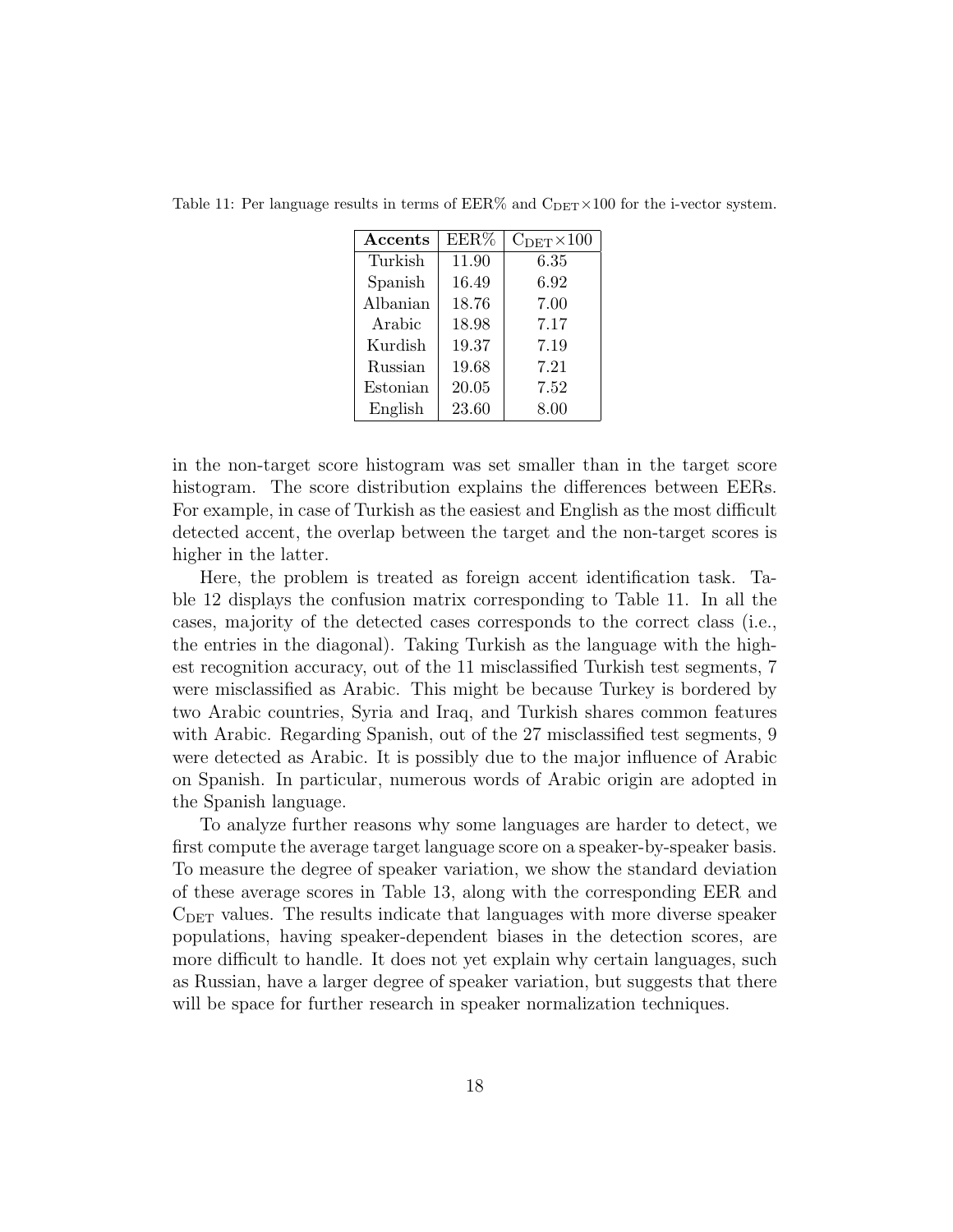<span id="page-18-0"></span>

Figure 3: Distribution of scores for Turkish, Russian and English accents.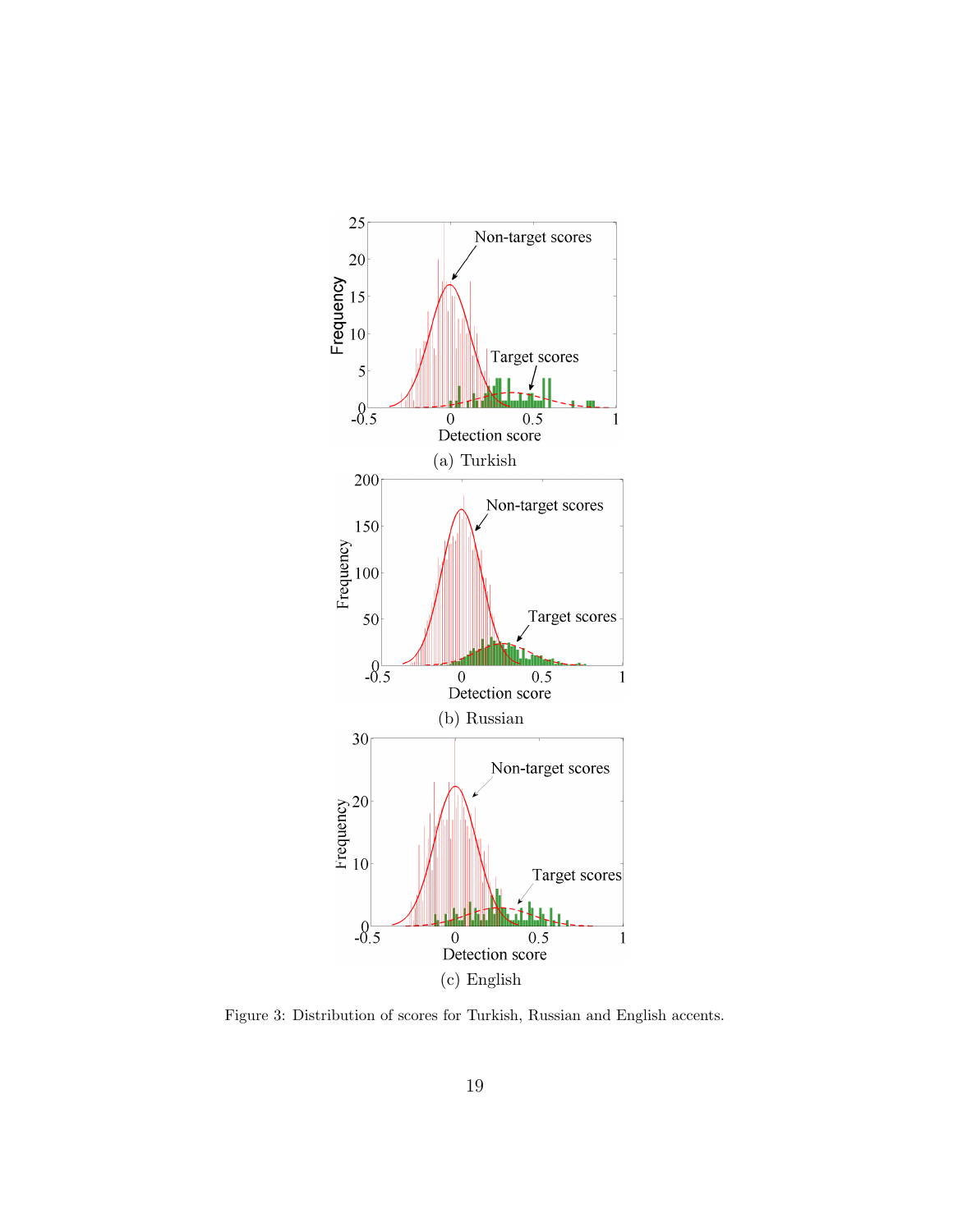|               |       | <b>Predicted label</b> |       |       |            |                |       |       |                |  |
|---------------|-------|------------------------|-------|-------|------------|----------------|-------|-------|----------------|--|
|               |       | Turk.                  | Span. | Alba. |            | Arab. Kurd.    | Russ. | Esto. | Engl.          |  |
| label<br>True | Turk. | 50                     |       |       |            |                |       |       |                |  |
|               | Span. |                        | 58    |       | 11         | $\overline{2}$ | 3     |       | $\overline{2}$ |  |
|               | Alba. |                        | 0     | 61    | 9          |                | 5     | 11    |                |  |
|               | Arab. | 4                      | 2     | 14    | <b>110</b> |                |       | 12    |                |  |
|               | Kurd. | 5                      |       |       | 5          | 50             | 6     | 3     | 6              |  |
|               | Russ. | 51                     | 21    | 51    | 26         | $\overline{2}$ | 369   | 13    | 28             |  |
|               | Esto. | 5                      | 5     | 7     | 15         |                | 6     | 117   | 15             |  |
|               | Engl. |                        | 3     | 3     | 6          | 3              |       |       | 59             |  |

<span id="page-19-0"></span>Table 12: Confusion matrix of the results corresponding to Table [11.](#page-17-0)

<span id="page-19-1"></span>Table 13: The standard deviation of the average target language score on a speaker-byspeaker basis along with the corresponding EER and  $C_{\text{DET}}$  results.

|          | <b>Accents</b> Standard deviation $EER\% CDEF/N} \times 100$ |       |      |
|----------|--------------------------------------------------------------|-------|------|
| Turkish  | 0.1205                                                       | 11.90 | 6.35 |
| Spanish  | 0.1369                                                       | 16.49 | 6.92 |
| Albanian | 0.1380                                                       | 18.76 | 7.00 |
| Arabic   | 0.1505                                                       | 18.98 | 7.17 |
| Kurdish  | 0.1392                                                       | 19.37 | 7.19 |
| Russian  | 0.1402                                                       | 19.68 | 7.21 |
| Estonian | 0.1621                                                       | 20.05 | 7.52 |
| English  | 0.1667                                                       | 23.60 | 8.00 |

# 4.4. Factors Affect Foreign Accent Detection

We are interested to find out what factors affect the foreign accent recognition accuracies. The rich metadata available in the FSD corpus includes language proficiency, speaker's age, education and the place where the second language is spoken. In the following analysis, we used the whole set of scores from the LOSO experiment and grouped them to different categories according to each metadata variable at a time.

# Language Proficiency

To find out the impact of language proficiency, we take the sum of spoken and written Finnish grades in the FSD corpus as a proxy of the speaker's Finnish language proficiency. The objective was to find out how speakers' language proficiency and their detected foreign accent are related. Figure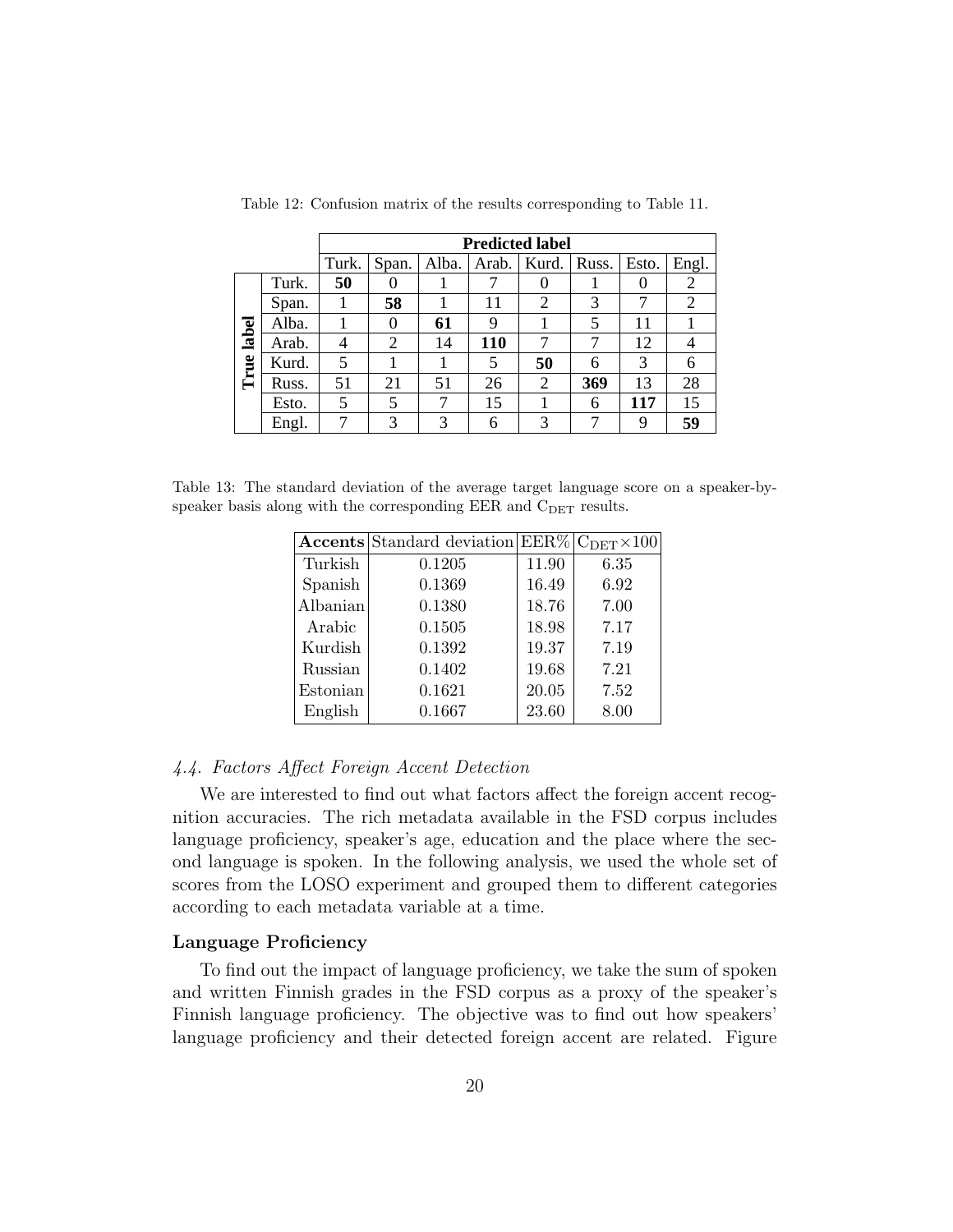[4](#page-20-0) shows  $C_{\text{avg}}$  for each grade group. As hypothesized, the lowest  $C_{\text{avg}}$  is attributed to speakers with the lower grade (5) and the highest accuracy to speakers with the higher grade (8). This indicates that detecting the foreign accents from speakers with higher proficiency in Finnish is considerably more difficult than speakers with lower proficiency.

<span id="page-20-0"></span>In addition, we looked at language proficiency across different target languages. We study the average language proficiency grade across the speakers in different languages (Table [14\)](#page-20-1). For the three most difficult languages to detect, Russian, Estonian and English, the average language proficiency grades are higher than the rest of languages, supporting the preceding analysis.



Figure 4:  $C_{\text{avg}} \times 100$  for different grade groups in the language proficiency measurement.

| Accents  | Grade | EER%  | $C_{\text{DET}} \times 100$ |
|----------|-------|-------|-----------------------------|
| Turkish  | 6.09  | 11.90 | 6.35                        |
| Spanish  | 6.20  | 16.49 | 6.92                        |
| Albanian | 5.78  | 18.76 | 7.00                        |
| Arabic   | 5.73  | 18.98 | 7.17                        |
| Kurdish  | 5.71  | 19.37 | 7.19                        |
| Russian  | 6.30  | 19.68 | 7.21                        |
| Estonian | 7.02  | 20.05 | 7.52                        |
| English  | 6.34  | 23.60 | 8.00                        |

<span id="page-20-1"></span>Table 14: The average language proficiency grade across the speakers in different languages along with the corresponding EER and  $\rm{C}_{DET}$  results.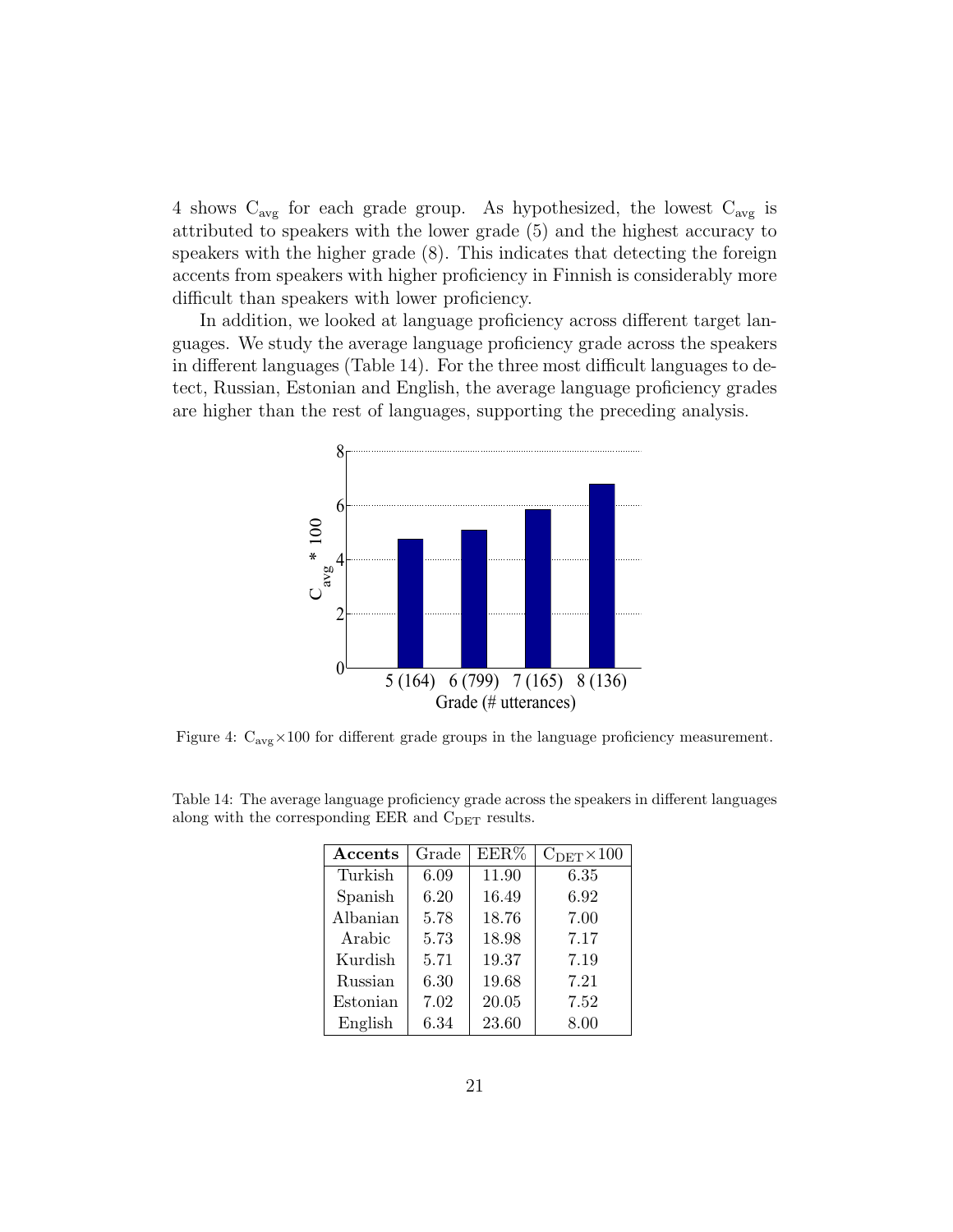#### Age of entry

Age is one of the most important effective factors in learning a second language [\(Krishna, 2008\)](#page-27-9). The common notion is that younger adults learn the second language more easily than older adults. [\(Larsen-Freeman, 1986\)](#page-27-10) argues that during the period of time between birth and the age when a children enters puberty, learning a second language is quick and efficient. In the second language acquisition process, one of the affecting factors relates to the experience of immigrants, such as the age of entry and the length of residence [\(Krishna, 2008\)](#page-27-9). We analyse the relationship between the age of entry and the foreign accent recognition results. To analyse the effect of age to foreign accent detection, we categorized the detection scores into six age groups with 10 years age interval (Figure [5\)](#page-21-0). Our hypothesis was that mother tongue detection is easier in older people than younger ones. The results support this hypothesis.  $C_{\text{avg}}$  decreases from 5.30 (a relative decrease of  $16\%$ ) to 4.45 from the age group [11-20] to [61-70]. This indicates that the mother tongue detection in older age groups could be easier than in the younger age groups.

<span id="page-21-0"></span>

Figure 5:  $C_{\text{avg}} \times 100$  for different age groups. Age refers to age of entry to foreign country. Number of utterances for the age group [11-20], [21,30], ..., [61-70] is 46, 342, 535, 239, 100, 12, respectively.

## Level of Education

According to Gardner's socio-educational model [\(Gardner, 2010\)](#page-26-10), intrinsic motivation to learn a second language is strongly correlated to educational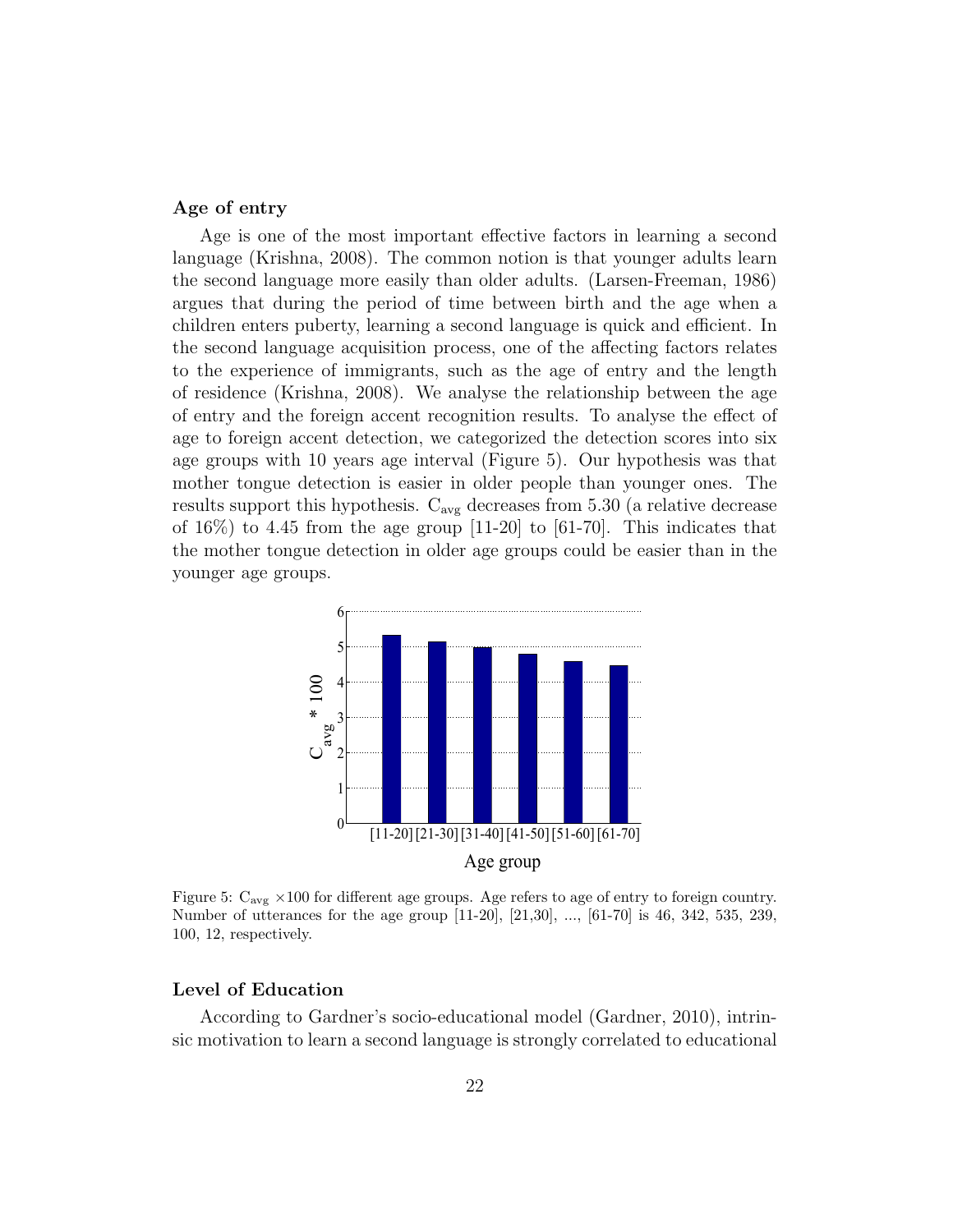achievements. The objective was to find out how speakers' level of education and their detected foreign accent might be related. To analyse the effect of education, we categorized the detection scores into different levels of education groups. We hypothesized that people with higher level of education speak the second language more fluently than lower educated people. As a consequence, mother tongue detection for higher educated people is relatively difficult. But the results in Figure [6](#page-22-0) in fact show the opposite; the highest  $C_{\text{avg}}$  belongs to elementary school and the lowest to university education. However,  $C_{\text{avg}}$  is somewhat similar for the high school, vocational school, and polytechnic level of education.

<span id="page-22-0"></span>

Figure 6:  $C_{\text{avg}} \times 100$  for different level of education groups.

# Where the Second Language is Spoken

Finally, we were also interested to observe whether the place or situation, where the second language is spoken, affects foreign accent detection or not. To this end, we categorized the scores into four groups based on the level of social interaction: home, hobbies, study and work. We hypothesized that the places with more social interactions between people, the mother tongue traits will be less in the second spoken language, therefore making it more difficult to detect the mother tongue. Figure [7](#page-23-0) shows the  $C_{\text{avg}}$  for different places where the second language is spoken. The results indicate no considerable sensitivity to the situation where the second language is spoken.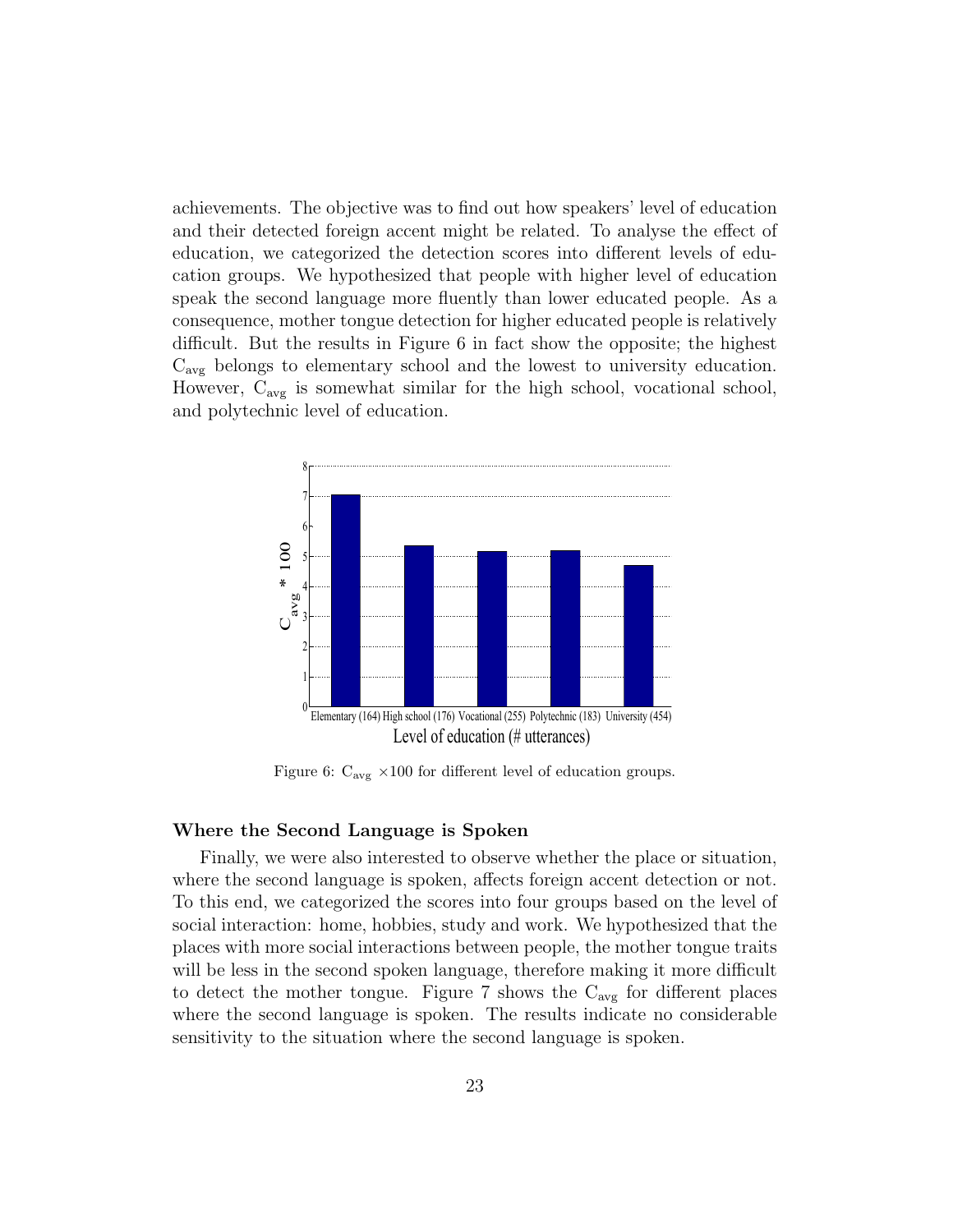<span id="page-23-0"></span>

Figure 7:  $C_{\text{avg}} \times 100$  for different places where the second language is spoken.

## 5. Conclusion

In this work, we studied how the various i-vector extractor parameters, data set selections and the speaker's language proficiency affects foreign accent detection accuracy. Regarding parameters, highest accuracy was achieved using UBMs with 512 Gaussians, i-vector dimensionality of 1000 and HLDA dimensionality of 180. These are similar to those reported in general speaker and language recognition literature, except for the higherthan-usual i-vector dimensionality of 1000.

Regarding data, we found that the choice of the UBM training data is the most critical part, followed by T-matrix and HLDA. This is understandable since the earlier system components affect the quality of the remaining steps. In all cases, the error rates increased unacceptably high for mismatched sets of hyper-parameter training. Thus, our answer to the question whether hyper-parameters could be reasonably trained from mismatched language and channel is negative. The practical implication of this is that the i-vector approach, even though producing reasonable accuracy, requires careful data selection for hyper-parameter training — and this is not always feasible.

Applying within-class covariance normalization followed by score normalization technique further increased the i-vector system performance by 6% relative improvements in terms of  $C_{\text{avg}}$ . We also showed that the i-vector system outperforms the conventional GMM-UBM system by 28% relative decrease in terms of  $C_{\text{avg}}$ .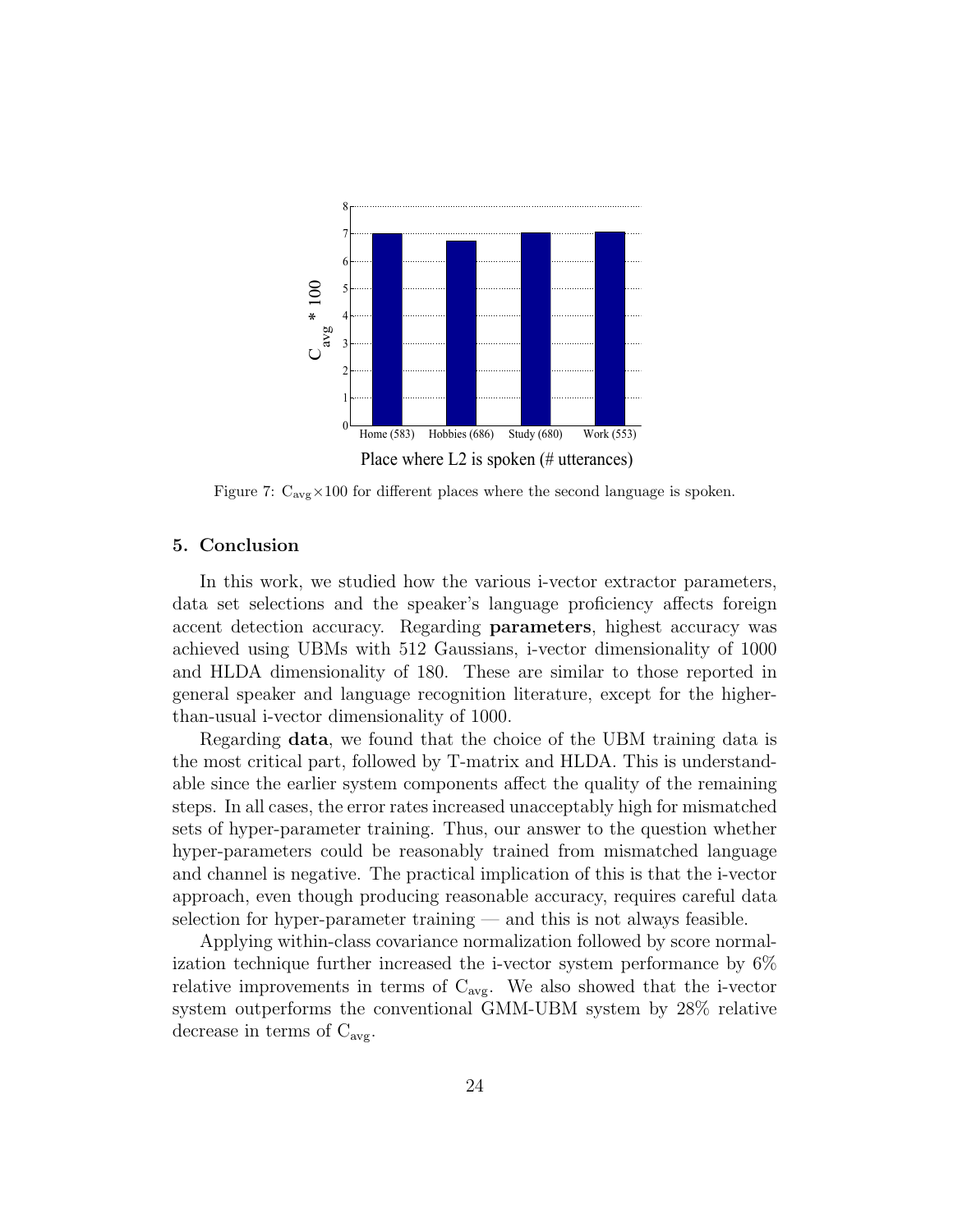In our view, the most interesting contribution of this work is the analysis of language aspects. The results, broken down by the accents, clearly suggested that certain languages which do not belong to the same sub-family as Finnish are easier to detect. Turkish was the easiest  $(C_{DET}$  of 6.35) while for instance Estonian, a language similar to Finnish, yielded  $C_{\text{DET}}$  of 7.52. The most difficult language was English with  $C_{\text{DET}}$  of 8.00. In general, confusion matrix revealed that phonetically similar languages are more often confused.

Our analysis on affecting factors suggested that language proficiency and age of entry affect detection performance. Specifically, accents produced by fluent speakers of Finnish are more difficult to detect. Speaker group with the lowest language grade 5 yielded  $C_{\text{avg}}$  of 4.75 while the group with grade 8 yielded Cavg of 6.76. Analysis of the age of entry, in turn, indicated that mother tongue detection in older speakers is easier than younger speakers. The age group [61-70] years yielded  $C_{\text{avg}}$  of 4.45 while the group with age interval [11-20] years old yielded  $C_{\text{avg}}$  of 5.31.

After optimizing all the parameters, the overall  $EER_{avg}$  and  $C_{avg}$  were 12.60% and 6.85, respectively. These are roughly an order of magnitude higher compared to state-of-the-art text-independent speaker recognition with i-vectors. This reflects the general difficulty of the foreign accent detection task, leaving a lot of space for future work on new feature extraction and modeling strategies. While these values are unacceptably high for security applications, the observed correlation between language proficiency and recognition scores suggests potential applications for automatic spoken language proficiency grading.

## 6. Acknowledgements

We would like to thank Ari Maijanen from University of Jyväskylä for an immense help with the FSD corpus. This work was partly supported by Academy of Finland (projects 253000, 253120 and 283256) and Kone foundation.

## References

<span id="page-24-0"></span>Bahari, M. H., Saeidi, R., hamme, H. V., Leeuwen, D. V., 2013. Accent recognition using i-vector, Gaussian mean supervector and Gaussian posterior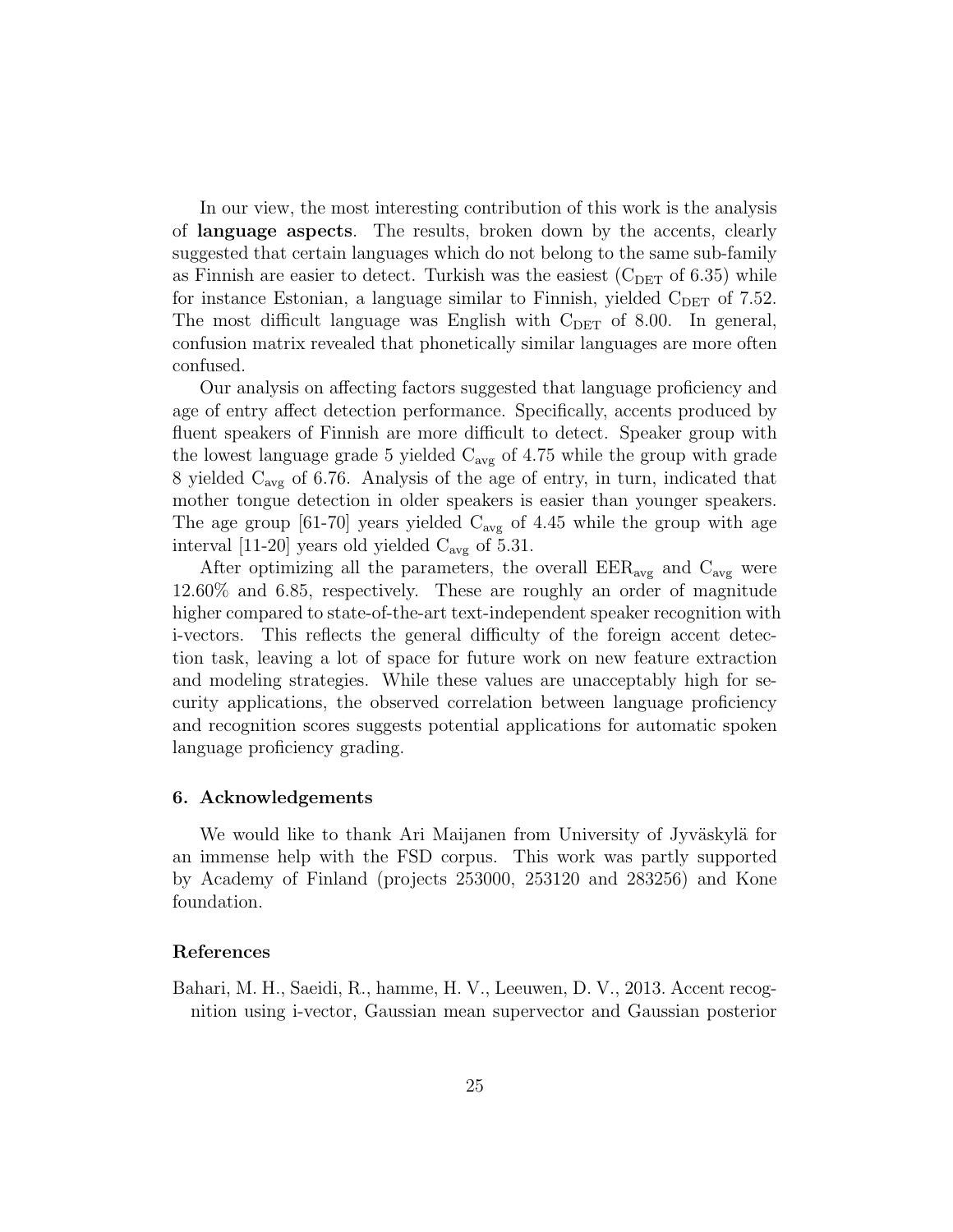probability supervector for spontaneous telephone speech. In: IEEE International Conference on Acoustics, Speech and Signal Processing, ICASSP 2013, Vancouver, BC, Canada, May 26-31. pp. 7344–7348.

- <span id="page-25-7"></span>Behravan, H., 2012. Dialect and accent recognition. Master's thesis, School of Computing, University of Eastern Finland, Joensuu, Finland.
- <span id="page-25-0"></span>Behravan, H., Hautamäki, V., Kinnunen, T., 2013. Foreign accent detection from spoken Finnish using i-Vectors. In: INTERSPEECH 2013: 14th Annual Conference of the International Speech Communication Association, Lyon, France, August 25-29. pp. 79–83.
- <span id="page-25-5"></span>Brümmer, N., van Leeuwen, D., 2006. On calibration of language recognition scores. In: IEEE Odyssey 2006: The Speaker and Language Recognition Workshop, June 28-30. pp. 1–8.
- <span id="page-25-6"></span>Burget, L., Matejka, P., Schwarz, P., Glembek, O., Cernock $\acute{u}$ , J., 2007. Analysis of feature extraction and channel compensation in a GMM speaker recognition system. IEEE Transaction of Audio, Speech and Language Proceeding 15 (7), 1979–1986.
- <span id="page-25-4"></span>Canavan, A., Zipperle, G., 1996. CallFriend Corpus. Accessed: 2013-07-04. URL <http://yki-korpus.jyu.fi/>
- <span id="page-25-3"></span>Chen, N. F., Shen, W., Campbell, J. P., 2010. A linguistically-informative approach to dialect recognition using dialect-discriminating contextdependent phonetic models. In: Proceedings of the IEEE International Conference on Acoustics, Speech, and Signal Processing, Sheraton Dallas Hotel, Dallas, Texas, USA, March 14-19. pp. 5014–5017.
- <span id="page-25-1"></span>Dehak, N., Kenny, P., Dehak, R., Dumouchel, P., Ouellet, P., 2011a. Frontend factor analysis for speaker verification. IEEE Transactions on Audio, Speech and Language Processing 19 (4), 788–798.
- <span id="page-25-2"></span>Dehak, N., Torres-Carrasquillo, P. A., Reynolds, D. A., Dehak, R., 2011b. Language recognition via i-vectors and dimensionality reduction. In: IN-TERSPEECH 2011, 12th Annual Conference of the International Speech Communication Association, Florence, Italy, August 27-31. pp. 857–860.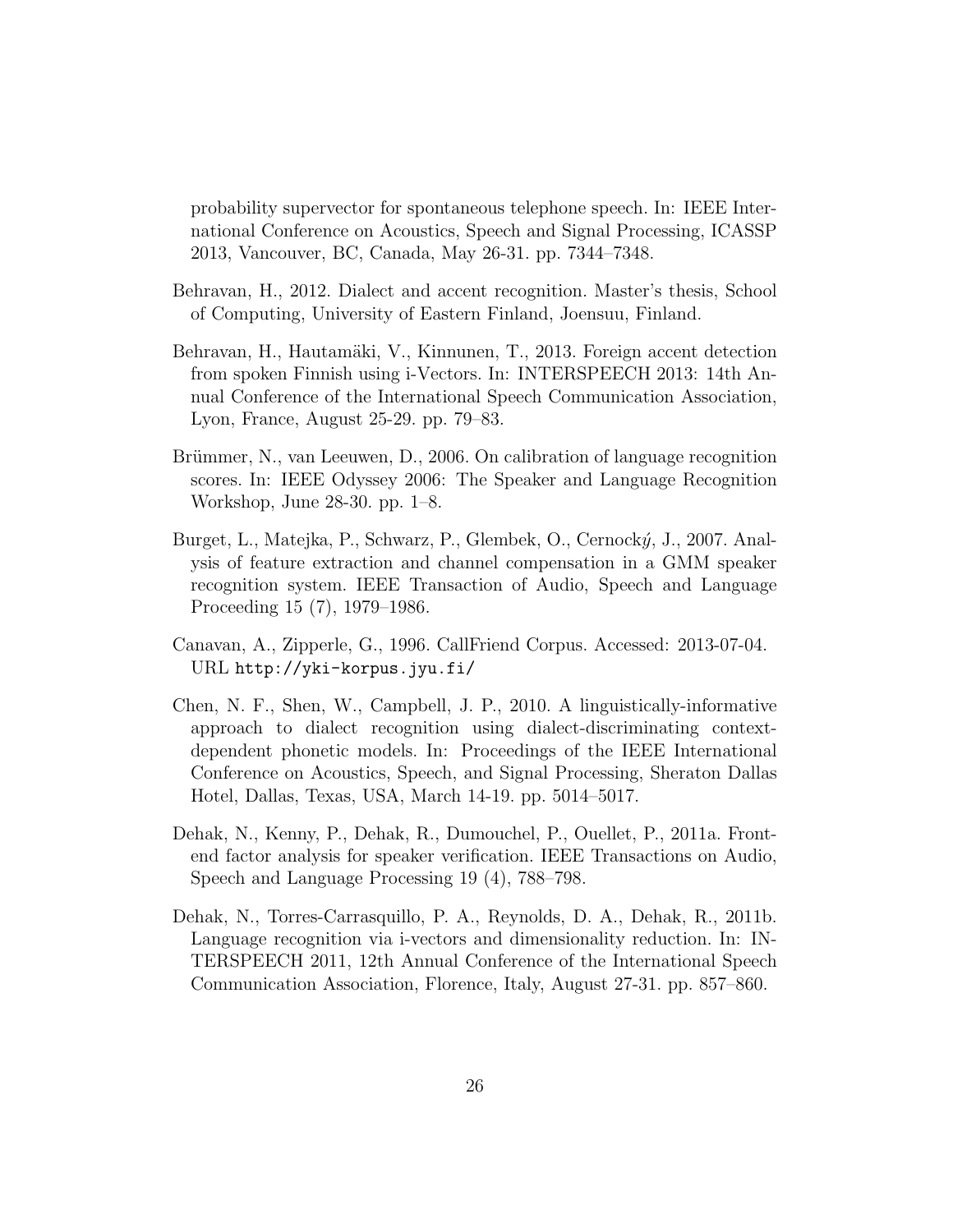- <span id="page-26-5"></span>DeMarco, A., Cox, S. J., 2012. Iterative classification of regional British accents in I-vector space. In: Machine Learning in Speech and Language Processing (MLSLP), Portland, OR, USA, September 14-18. pp. 1–4.
- <span id="page-26-0"></span>Flege, J. E., Schirru, C., MacKay, I. R. A., 2003. Interaction between the native and second language phonetic subsystems. Speech Communication 40 (4), 467–491.
- <span id="page-26-4"></span>Fukunaga, K., 1990. Introduction to Statistical Pattern Recognition, 2nd Edition. Academic Press.
- <span id="page-26-7"></span>Gales, M. J. F., 1999. Semi-tied covariance matrices for hidden markov models. IEEE Transactions on Speech and Audio Processing 7 (3), 272–281.
- <span id="page-26-2"></span>GAO, 2007. Border Security: Fraud Risks Complicate States Ability to Manage Diversity Visa Program. DIANE Publishing.
- <span id="page-26-6"></span>Garcia-Romero, D., Espy-Wilson, C. Y., 2011. Analysis of i-vector length normalization in speaker recognition systems. In: INTERSPEECH 2011, 12th Annual Conference of the International Speech Communication Association, Florence, Italy, August 27-31. pp. 249–252.
- <span id="page-26-10"></span>Gardner, R. C., 2010. Motivation and second language acquisition: the socioeducational model. New York: Peter Lang.
- <span id="page-26-3"></span>Gonz´alez, D. M., Plchot, O., Burget, L., Glembek, O., Matejka, P., 2011. Language recognition in ivectors space. In: INTERSPEECH 2011: 12th Annual Conference of the International Speech Communication Association, Florence, Italy, August 27-31. pp. 861–864.
- <span id="page-26-1"></span>Grosjean, F., 2010. Bilingual: Life and Reality. Harvard University Press.
- <span id="page-26-8"></span>Hatch, A. O., Kajarekar, S. S., Stolcke, A., 2006. Within-class covariance normalization for SVM-based speaker recognition. In: INTERSPEECH 2006, ICSLP, Ninth International Conference on Spoken Language Processing, Pittsburgh, PA, USA, September 17-21. pp. 1471–1474.
- <span id="page-26-9"></span>Hermansky, H., Morgan, N., 1994. RASTA processing of speech. IEEE Transactions on Speech and Audio Processing 2 (4), 578–589.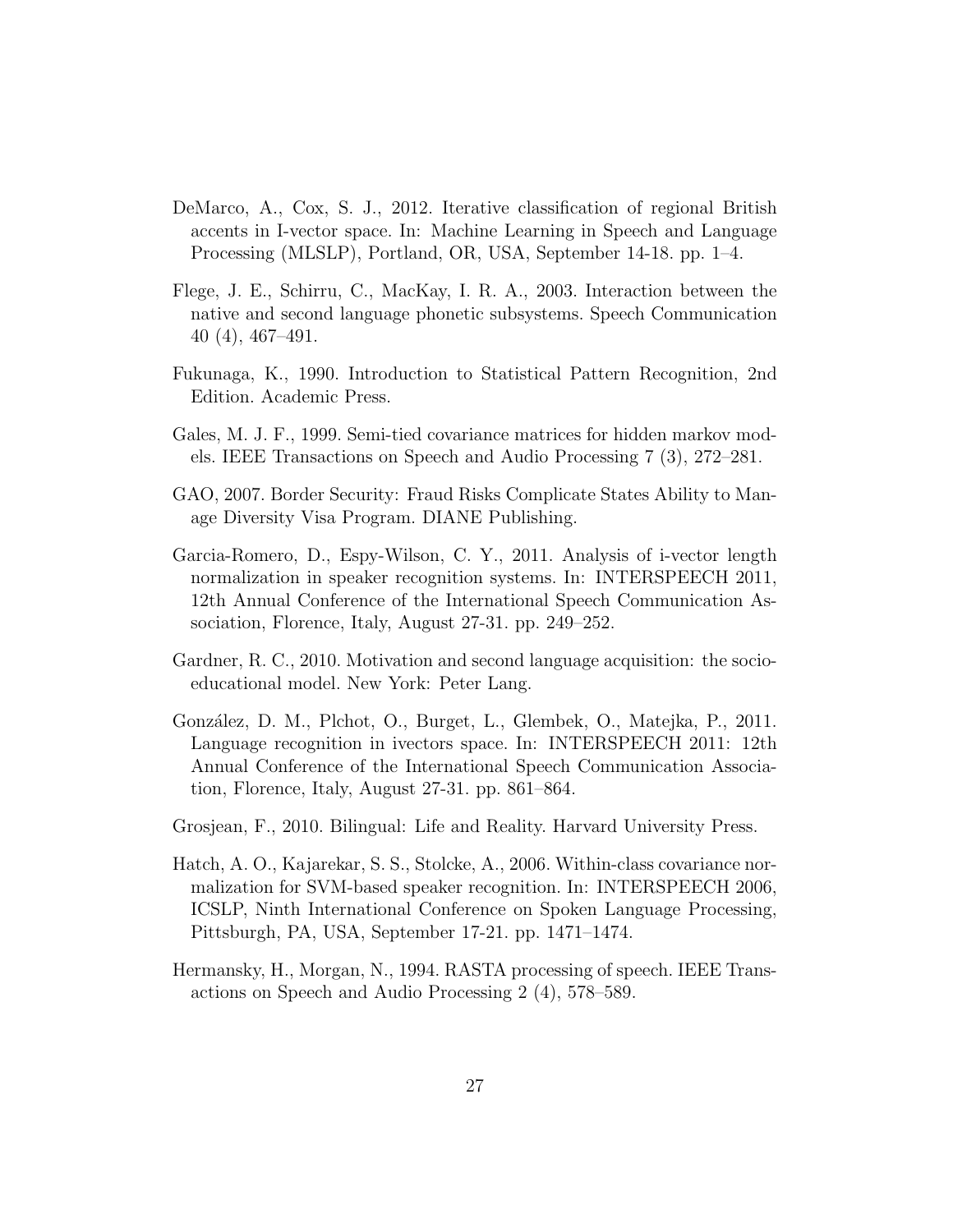- <span id="page-27-4"></span>Kanagasundaram, A., Vogt, R., Dean, D., Sridharan, S., Mason, M., 2011. ivector based speaker recognition on short utterances. In: INTERSPEECH 2011, 12th Annual Conference of the International Speech Communication Association, Florence, Italy, August 27-31. pp. 2341–2344.
- <span id="page-27-3"></span>Kenny, P., 2005. Joint factor analysis of speaker and session variability: theory and algorithms. Technical report CRIM-06/08-13.
- <span id="page-27-5"></span>Kenny, P., Ouellet, P., Dehak, N., Gupta, V., Dumouchel, P., 2008. A study of interspeaker variability in speaker verification. IEEE Transactions on Audio, Speech and Language Processing 16 (5), 980–988.
- <span id="page-27-2"></span>Kohler, M. A., Kennedy, M., 2002. Language identification using shifted delta cepstra. In: 45th Midwest Symposium on Circuits and Systems. Vol. 3. pp. III–69–72.
- <span id="page-27-9"></span>Krishna, B., 2008. Age as an affective factor in second language acquisition. English for Specific Purposes World 21 (5), 1–14.
- <span id="page-27-7"></span>Kumar, N., 1997. Investigation of silicon-auditory models and generalization of linear discriminant analysis for improved speech recognition. Ph.D. thesis, Baltimore, Maryland.
- <span id="page-27-1"></span>Kumpf, K., King, R. W., 1997. Foreign speaker accent classification using phoneme-dependent accent discrimination models and comparisons with human perception benchmarks. In: Fifth European Conference on Speech Communication and Technology, EUROSPEECH, Rhodes, Greece, September 22-25. pp. 2323–2326.
- <span id="page-27-10"></span>Larsen-Freeman, D., 1986. Techniques and principles in language teaching. Oxford University Press, New York.
- <span id="page-27-8"></span>Lee, L., Rose, R. C., 1996. Speaker normalization using efficient frequency warping procedures. In: Proceedings of the Acoustics, Speech, and Signal Processing, May 7-10. pp. 353–356.
- <span id="page-27-0"></span>Li, H., Ma, B., Lee, K.-A., 2013. Spoken language recognition: From fundamentals to practice. Proceedings of the IEEE 101 (5), 1136–1159.
- <span id="page-27-6"></span>Loog, M., Duin, R. P. W., 2004. Linear dimensionality reduction via a heteroscedastic extension of LDA: The chernoff criterion. IEEE Transactions on Pattern Analysis and Machine Intelligence 26 (6), 732–739.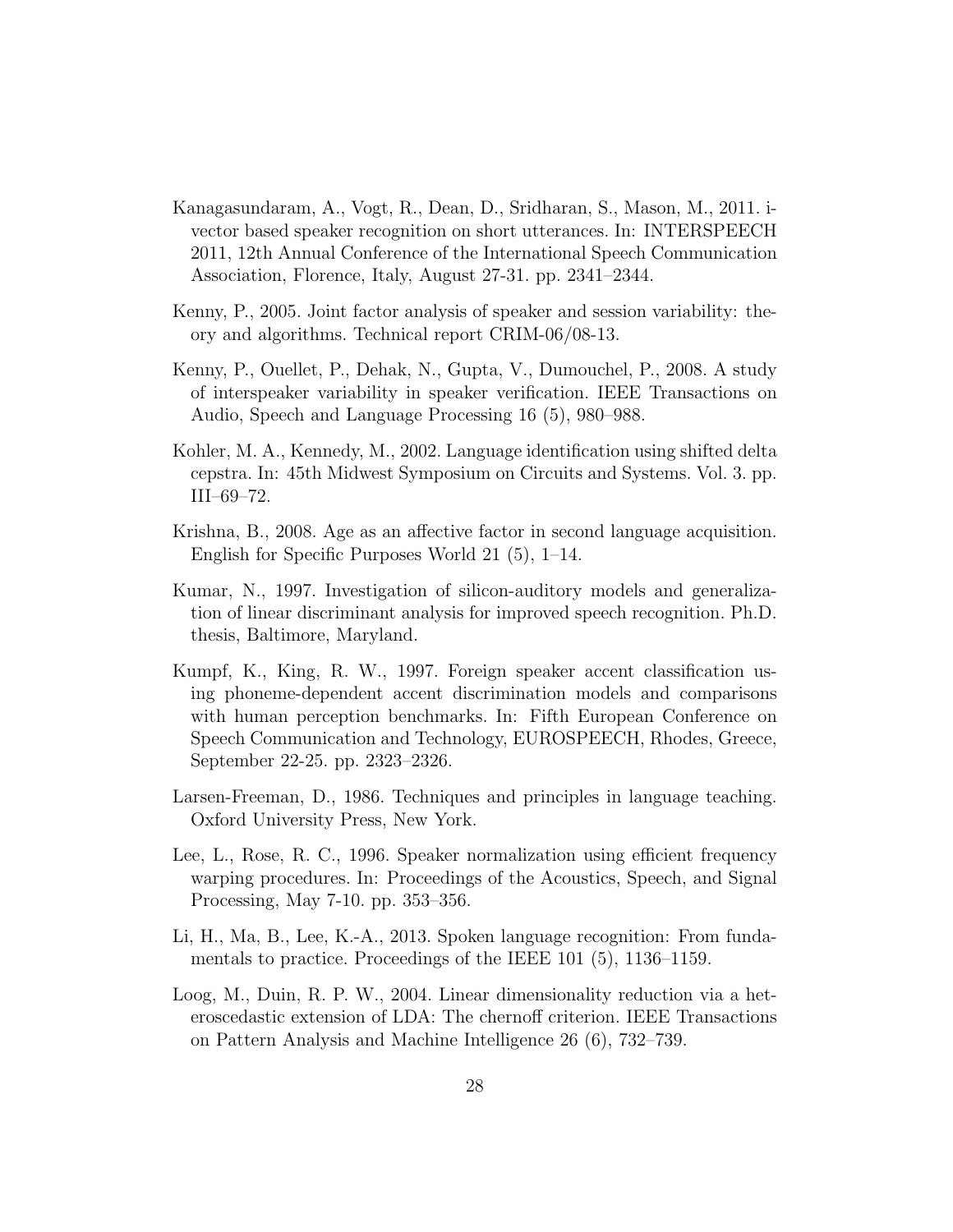- <span id="page-28-7"></span>Martin, A. F., Doddington, G. R., Kamm, T., Ordowski, M., Przybocki, M. A., 1997. The det curve in assessment of detection task performance. In: EUROSPEECH 1997, 5th European Conference on Speech Communication and Technology, Rhodes, Greece, September 22-25. pp. 1895–1898.
- <span id="page-28-3"></span>Munoz, C., 2010. On how age affects foreign language learning. Advances in Research on Language Acquisition and Teaching, 39–49.
- <span id="page-28-5"></span>Rao, W., Mak, M.-W., 2012. Alleviating the small sample-size problem in i-vector based speaker verification. In: 8th International Symposium on Chinese Spoken Language Processing, Kowloon Tong, China, December 5-8. pp. 335–339.
- <span id="page-28-8"></span>Reynolds, D. A., Quatieri, T. F., Dunn, R. B., 2000. Speaker verification using adapted Gaussian mixture models. Digital Signal Processing 10 (1- 3), 19–41.
- <span id="page-28-4"></span>Rouvier, M., Dufour, R., Linarès, G., Estève, Y., 2010. A languageidentification inspired method for spontaneous speech detection. In: IN-TERSPEECH 2010, 11th Annual Conference of the International Speech Communication Association, Makuhari, Japan, September 26-30. pp. 1149–1152.
- <span id="page-28-1"></span>Scharenborg, O., Witteman, M. J., Weber, A., 2012. Computational modelling of the recognition of foreign-accented speech. In: INTERSPEECH 2012: 13th Annual Conference of the International Speech Communication Association, September 9-13. pp. 882–885.
- <span id="page-28-2"></span>Torres-Carrasquillo, P. A., Gleason, T. P., Reynolds, D. A., 2004. Dialect identification using Gaussian mixture models. In: In Proceeding Odyssey: The Speaker and Language Recognition Workshop, May 31 - June 3. pp. 757–760.
- <span id="page-28-6"></span>University of Jyväskylä, 2000. Finnish national foreign language certificate corpus, university of Jyväskylä, centre for applied language studies. URL <http://yki-korpus.jyu.fi/>
- <span id="page-28-0"></span>Witteman, M., 2013. Lexical processing of foreign-accented speech: Rapid and flexible adaptation. Ph.D. thesis.